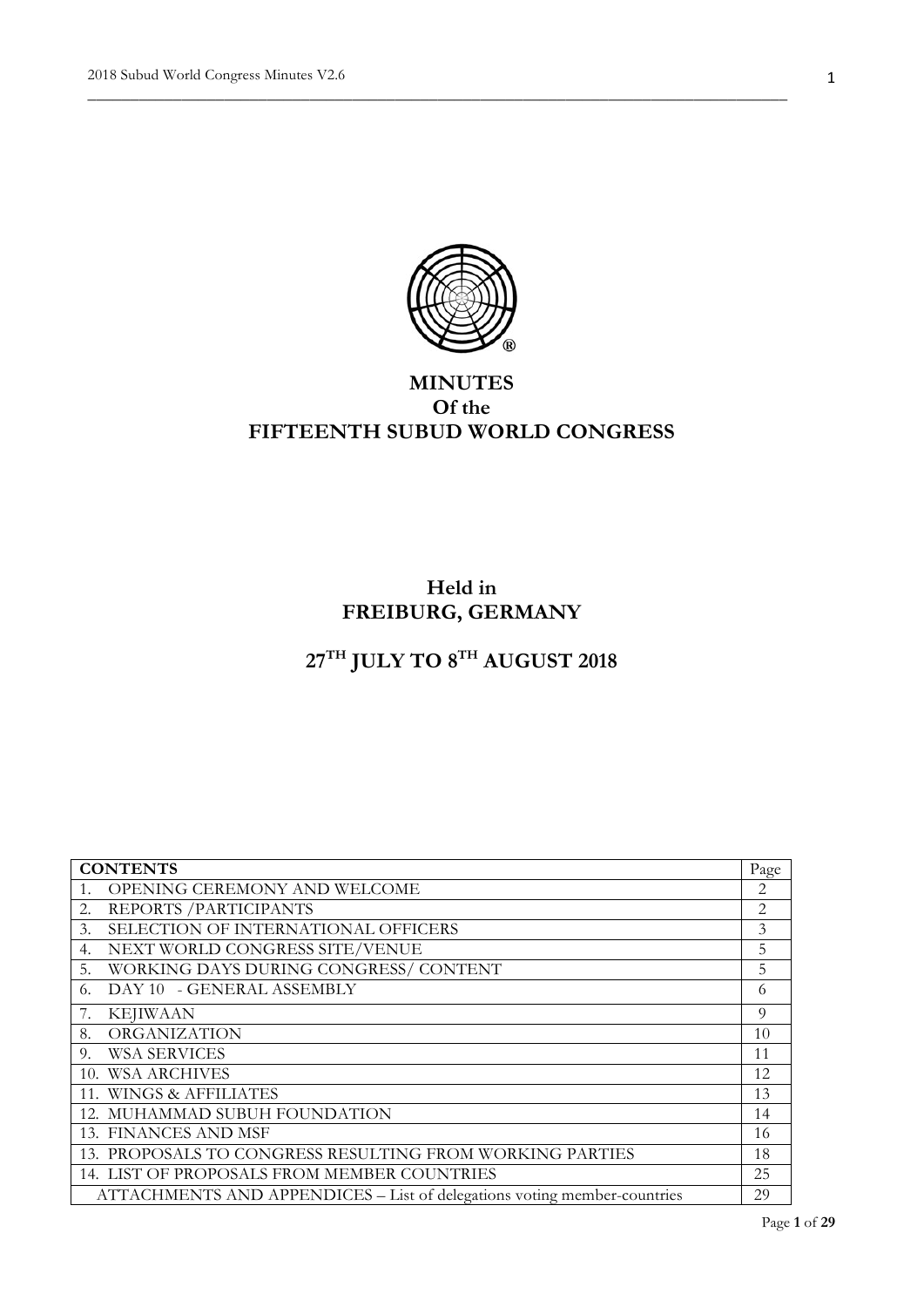#### **NOTES:**

*i. These minutes have been compiled by Salamah Dick LeClaire, outgoing WSA Secretary. They are complete as far as is possible. i.i. Where possible votes are represented as follows: Proposed: Australia, Seconded: Canada (votes in favor 41; votes against 1; abstentions 2)*

\_\_\_\_\_\_\_\_\_\_\_\_\_\_\_\_\_\_\_\_\_\_\_\_\_\_\_\_\_\_\_\_\_\_\_\_\_\_\_\_\_\_\_\_\_\_\_\_\_\_\_\_\_\_\_\_\_\_\_\_\_\_\_\_\_\_\_\_\_\_\_\_\_\_\_\_\_\_\_\_\_\_

*iii. Reports, Proposals, Recommendations and background papers were available to delegates prior to Congress on the Google drive in the World Congress files designated as "delegate preparation materials". The link to this file was sent to all Country Chairs, CCs, KCs and zone representatives.*

*iv. Reports, papers etc. that were tabled at Congress and not available prior to Congress and referred to in the following minutes are listed in Appendices to accompany the Minutes.* 

**PRESENT:** Member Countries participating in the 15<sup>th</sup> World Congress:

Angola, Argentina, Austria, Australia, Belgium, Brazil, Britain, Canada, Chile, Colombia, Cuba, Ecuador, France, Germany, Greece, Hungary, Italy, Indonesia, India, Ireland, Israel, Japan, Lebenon, Luthauania, Mexico, Moldova, Netherlands, New Zealand, Norway, Peru, Poland, Portugal, Russia, South Africa, Suriname, Sri Lanka, Sweden, United States, Venezuela, Vietnam (Costa Rica)

**MINUTES** of the 14th Subud World Congress in Puebla, Mexico, July 2014 were approved. *Vote: Britain, Germany 24-0-0*

#### **1. OPENING CEREMONY AND WELCOME**

The Opening Ceremony was a gala event and the culminating moment was the International Subud choir signing the "Ode to Joy", a special rendition put together by Aaron Herre of Germany. Elias Coragem Dumit was introduced as the WSA Chair. After welcoming Ibu Yati and Ibu Ismanah, Isni Astuti, Sjarif and all members of Bapak's family thanking them for making the journey from Indonesia to Freiburg, he gave an outline of the content of the Congress focusing on UNITY and CONTINUITY of Subud for the long term and for our future generations.

Oliver Haintzman, the Congress Organizing chair, was introduced and gave us a few words on the background of Organizaing the Congress in Freiburg. He thanked his entire organizing team for working hard for many months to facilitate the event, which saw some 2500 people enjoying time, latihan, and conversations together, in short for helping to make this event possible. Further, he shared a few words of his experience doing the preparation for the Congress especially the Hall2, our Subud Village, describing in brief what we would all find in this 'special place' designed to bring everyone together in their shared experience of the activities of Subud around the world in all of its areas of interests: SDIA, SICA, SIHA, SESI, SYAI, Zones, WSA, WSA Services, Archives, IT and the forum for talks and shared workshops. They thanked the Director of the Messe for cooperating with the Subud Organization and for granting Subud an extra space, Hall 2, free of charge.

As the Opening continued, youth representatives from zones 3 and 4, Guillaume Sanchez and Rosella Vaughn, took the role of moderators for the event welcoming everyone and introducing each of the speakers. Helen Han, Subud Germany chair, welcomed everyone and gave a brief explanation of the coming of the Congress and the preparations and recognized her team and shared some of her thoughts on the bringing to fruition this event.

As the mayor was unable to attend the opening, the Director of the Messe, Mr. Daniel Strowitzki was invited to share a few thoughts with all of us. As he did so, we were able to smile at some of his words on the evolving process of working with the Organizing team which ended in the bringing together of our Subud members to Freiburg.

As the world map appeared on the screen the various delegations from our 41 countries represented at this time, were welcomed as they stood on behalf of their countries. All applauded each delegation as their names were called. Unfortunately, this year only one country from French Africa, Angola, was able to receive the visas to enter Germany. We were sad that Republique Démocratique du Congo, Congo Brazzaville and Bénin were unable to attend as well as Nigerian delegates from English speaking Africa. We kept them in our thoughts and prayers during our Congress.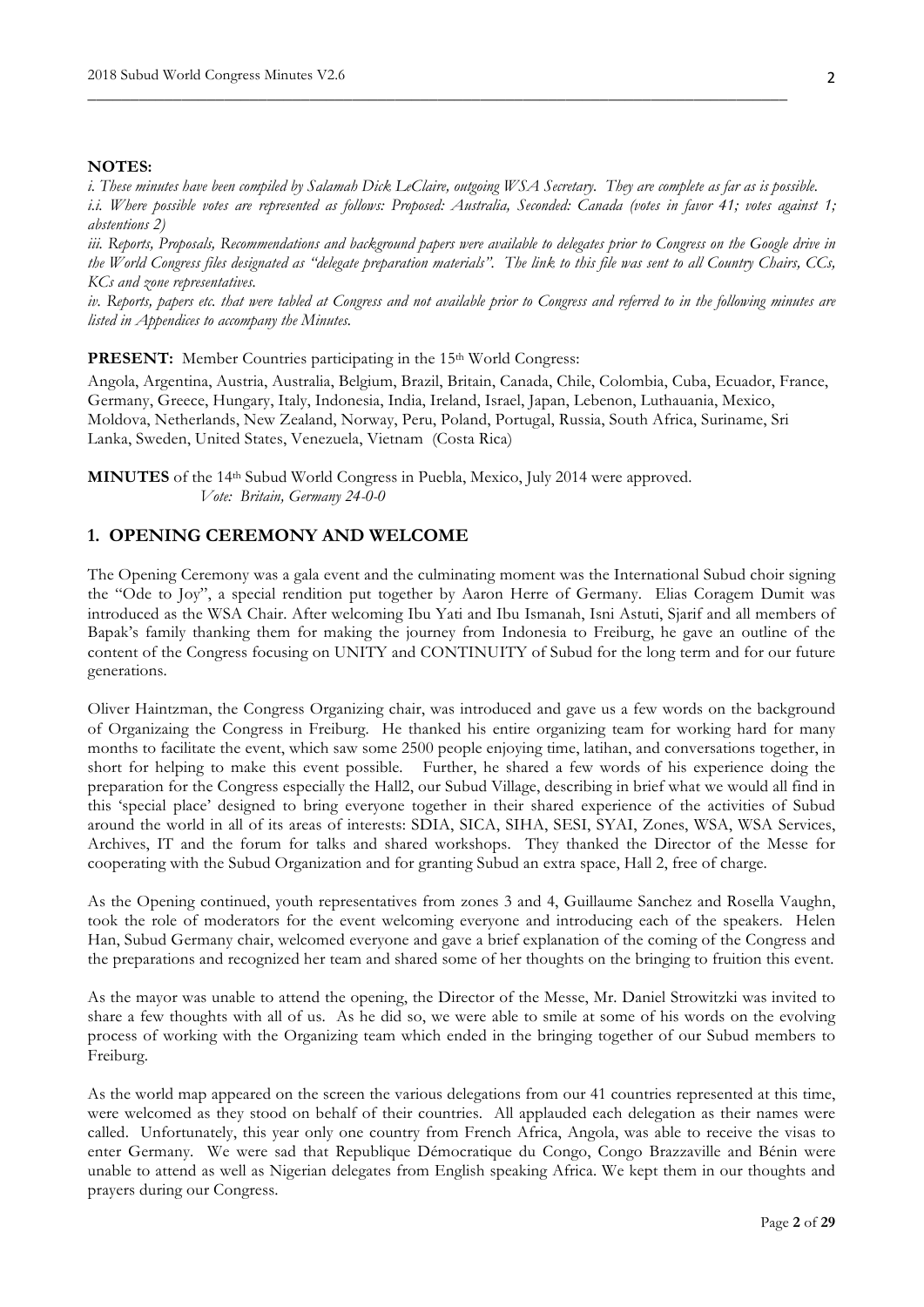Our brother, Ramzi Winkler, the oldest member attending the Congress at the age of 92, lead everyone into a joyous musical rendition on his accordion. It was wonderful to see this young-at-heart member perform for all his brothers and sisters as he has done for so many years.

\_\_\_\_\_\_\_\_\_\_\_\_\_\_\_\_\_\_\_\_\_\_\_\_\_\_\_\_\_\_\_\_\_\_\_\_\_\_\_\_\_\_\_\_\_\_\_\_\_\_\_\_\_\_\_\_\_\_\_\_\_\_\_\_\_\_\_\_\_\_\_\_\_\_\_\_\_\_\_\_\_\_

Our Executive Chair, Ismanah Schulze-Vorberg, expressed her love and respect for Ibu Rahayu (Bapak's daughter) and her continued role in our Subud association. She then read a message sent by ibu Rahayu welcoming everyone and praying for a successful Congress.

# **2. REPORTS TO CONGRESS**

For this Congress, it was felt that the reports needed to be shared ahead of Congress and all the country reports were uploaded to a special drive for all delegates to read and understand well in advance of the Congress. The reports are still in this drive a link to it will be provided in the appendices.

All the reports to Congress for the past four-years for the Affiliates and Sub-Committees (WINGS) will be attached to this document and were presented in summary to the delegates' meeting. Other reports during this meeting from the "WINGS" were about the flow of events happening now based on the activities of the past four years. (See reports from general assembly with delegates Day 10) Some reports were given directly during the congress at the various workshops from the Wing activities in the forum area of the Subud Village. MSF published its report separately.

The report to Congress on the work of the past four years from the WSA, was inputted into the Document "Assessing our Needs and Planning for the Future" the first draft of which was distributed in French, Spanish and English to all zone representatives, country chairs, committee counselors and delegates in Google drive. The final draft (version 9 herein included as an appendices) of the document was distributed four weeks before congress and available in English and Spanish to delegates for review during the Congress.

Within the document, the focus was divided into the following 6 priority categories which are also the focus of our Congress Content workshops: kejiwaan, organization, WSA services, WSA Archives, wings and affiliates, and finances to include MSF. The entire program for the 2018 congress was organized to focus on these priorities and to create a UNITY of Subud activities for all members around the world within one space at the Congress called "Subud Village" in Hall2 of the Messe Freiburg.

Within the document all the priorities are reviewed as to the history of the topic, Bapak's advice if available on the topic, the recommendations and resolutions from the Puebla congress, the work done and completed within the past four years, work in progress on the topics and what is seen as needing further policies. A task force was established during the past term that helped to review Bapak's advice to Congresses, during his lifetime, on the various topics. It was recommended during the congress that this task force continue its work- (please see proposals and recommendations to Congress 2018.)

# **3. SELECTION OF INTERNATIONAL OFFICERS**

#### 3.1. World Subud Association (WSA) chairperson

Eleven candidates had been nominated, a job description had been circulated and each candidate had submitted background information as well as letters of interest and CV. Due to confidentiality issues the CVs had not been circulated ahead of time but summaries of each candidate's qualifications had been made available before the testing by the IH. Some of the candidates entered their names for testing at the last minute and so no information about them was circulated to the delegates ahead of time. No time was given for the delegates to ask questions of the candidates, as there were so many and in the interest of time.

There was a discussion after the testing as to the procedure being held. The delegates were not clear in their feelings as to what was being asked of them in the voting procedure. Was the decision based only on the testing done by the IH on the ability of all candidates for the position? As there seemed to be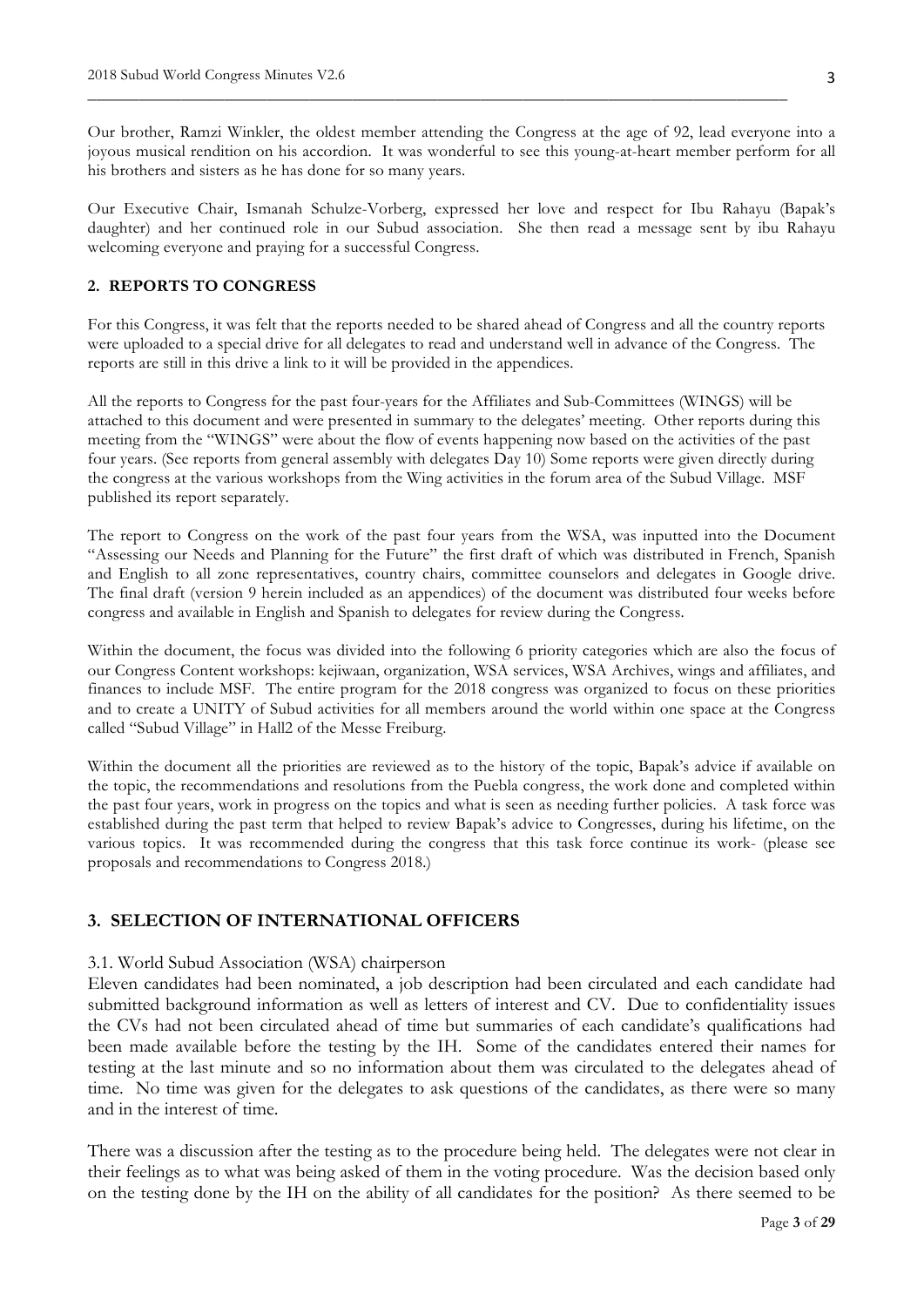only one possible candidate, for clarification purposes, a second question was asked of the candidate for WSA "How would it be for the growth and development of Subud if Nahum Harlap was to be the WSA chairperson for the next term". After more discussion the delegates felt ready to vote.

\_\_\_\_\_\_\_\_\_\_\_\_\_\_\_\_\_\_\_\_\_\_\_\_\_\_\_\_\_\_\_\_\_\_\_\_\_\_\_\_\_\_\_\_\_\_\_\_\_\_\_\_\_\_\_\_\_\_\_\_\_\_\_\_\_\_\_\_\_\_\_\_\_\_\_\_\_\_\_\_\_\_

Following testing, Congress appoints Nahum Harlap as WSA Chairperson. *Voting: New Zealand proposed Chile seconded 36-0-2 Abstaining countries were ready to go wit the majority decision.*

#### 3.2. World Subud Association Executive Chairperson

There were nine candidates. Background information had been made available to delegates prior to testing for the position. After a question on ability of the candidates to do the work, there were four candidates who seemed equally qualified so a second question, as to the growth and development of Subud if the person was to be Executive chair of WS, was asked.

# Following testing, Congress appointed Suyono Sumohadiwidjojo as WSA Executive Chair (ISC Chair) *Voting: Norway proposed, Greece seconded 39-0-0*

#### 3.3. WSA Executive Team

It was later announced that Rosario Moir of New Zealand would be the Deputy Chair, Hannah Baerveldt would be WSA Treasurer and that Salamah Dick LeClaire would continue as WSA Secretary until a new person was found to fill this role. The Executive Vice Chair position remains open until further notice. These persons were appointed in turn by the WSA Chair and Executive Chair.

3.4. three candidates presented themselves to congress to be chair of SDIA. After testing, Congress appointed Evan Padilla as Susila Dharma International Association (SDIA) chairperson. *Voting: proposed Spain Seconded USA 36-0-0*

3.5 Three candidates presented themselves as SICA chair. Following testing, Congress appointed Rusydah Ziesel as Subud International Cultural Association (SICA) chairperson. *Voting: proposed Greece seconded Portugal 39-0-0*

3.6. Following a selection process carried out by the Muhammad Subuh Foundation (MSF) Trustees and WSA Directors, including testing with the International Helpers, the WSA Directors chose Marston Gregory, Lucian Parshall, Mauricio Castillo, Federica Pudillo and Uraidah Arratia Becker to be the new trustees of the MSF.

The current trustees are: Elaina Dodson (appointed in 2016); Michael Heathcote (appointed in 2016); Muhsin daSilva (appointed in 2016). Nahum Harlap, as new WSA Chair, is ex officio trustee. Lillian Shulman will continue as Administrator and Elwyn Waugh will continue as Accountant.

Following testing by the International Helpers, Mauricio Castillo was appointed as the new Chairperson for MSF.

3.7. New Zonal representatives (appointed by their Zones):

| Zone $1/2$ | Muchtar Rawlings   |
|------------|--------------------|
| Zone 3     | Hannah de Roo      |
| Zone 4     | Salama Gielge      |
| Zone 5     | Lutfiya Murray     |
| Zone 6     | Mendès Lemba Mente |
| Zone $7$   | Uraidah Hassani    |
| Zone 8     | Helen Muñoz        |
| Zone 9     | Sofia Mazzini      |

3.8. the following members were tested in as International Helpers:

Area I: Isti Da Silva. Hermina Flynn, Rohmana Friend, Hussein Rawlings, Surdamadji Sumohadiwidjojo, Suryadi Sumohadiwidjojo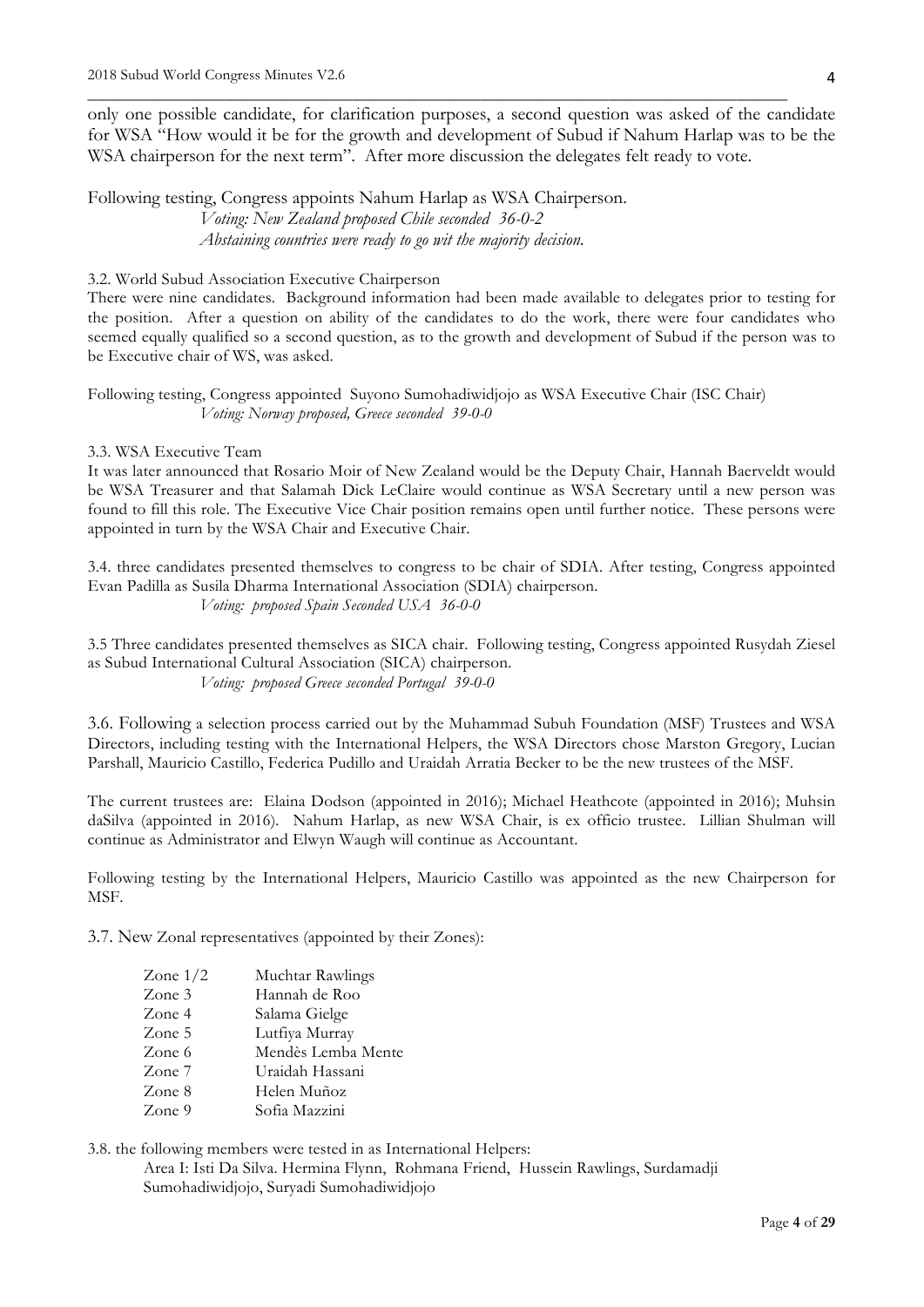Area II: Harina Easty, Kamilla Konrad, Mariam Tikale, Alan Boyd, Valentin Pizzi, and Howard Ray

\_\_\_\_\_\_\_\_\_\_\_\_\_\_\_\_\_\_\_\_\_\_\_\_\_\_\_\_\_\_\_\_\_\_\_\_\_\_\_\_\_\_\_\_\_\_\_\_\_\_\_\_\_\_\_\_\_\_\_\_\_\_\_\_\_\_\_\_\_\_\_\_\_\_\_\_\_\_\_\_\_\_

Area III: Halinah Rizzo-Busack, Joan Fromme, Illène Pevec, Banedict Herman, Kohar Parra, and Humphrey Williams.

3.9. the following members were appointed as zonal representatives of Subud Youth Association International (SYAI) following testing by the International Helpers.

Zone 1 Representatives: Harun DeSelincourt, Mashudi Sumohadiwidjojo

Zone 2 Representatives: Sajsheel Baiasubramaniam

Zone 3 Representatives: Guillaume Sanchez, Reuben Paemen

Zone 4 Representatives: Rosella Vaughn, Sarmun Bustillo

Zone 5 Representative: Emanuel Mbassi

Zone 6 Representative: Emanuel Mbassi

Zone 7 Representatives Bakhtiar Bustillo, Sorany Guja,

Zone 8 Representative Laura Garcia, Farlan Bustillo

Zone 9 Representative: Erico Cesar

Coordinator: for the SYAI Team: Three candidates were proposed and after testing the delegates voted to appoint Felix Pietro as the new Coordinator for SYIA for the next term: *Voting: Cuba proposed, Italy Seconded 35-0-0*

3.10. There were six candidates for the role of Subud Enterprise Services International (SESI) chair/coordinator. Each person was presented and a short biography was given to delegates of their qualifications and interests. The delegates, after witnessing IH testing, voted to have Gaye Thavasin and Hammond Peek to be appointed as co-chairs of SESI for the coming term.

*Voting Proposed Italy, Seconded Netherlands 31-0-0*

3.11. three candidates presented themselves to Congress for the role of Subud International Health Activities (SIHA) representative. Following testing, the International Helpers recommended and Congress appointed Albatina Phillimore.

*Voting - Proposed Portugal, Seconded Canada 34-0-0*

#### **4. NEXT WORLD CONGRESS**

Three countries had proposed themselves to host the 2022 Congress: Australia, Colombia and Indonesia. Written proposals which had been delivered were made available to the delegates (not all proposals had been submitted).

Each Country gave a verbal presentation (some countries had PowerPoint presentations) to the plenary and delegates. The teams were available to answer questions.

Following testing delegates voted to accept Indonesia's proposal to host the next World Subud Congress in Kalimanatan in 2022.

# *Voting: 42--0-1) Abstaining country was ready to accept majority decision*

#### **5. Working Days during Congress DAY 2 of the Congress**

## **5. 1 Setting of the Agenda for Delegates**

During the first session the agenda for the delegate program was presented. Adjustments were made and it was proposed that the agenda be accepted as it stands

*Voting: Subud Australia proposed, New Zealand seconded 35-0-2* 

Abstaining countries; France stated that some topics not on our agenda were being presented. Peru stated that they were new to delegation and were not informed enough to vote. Both countries stated they were willing to go with majority vote.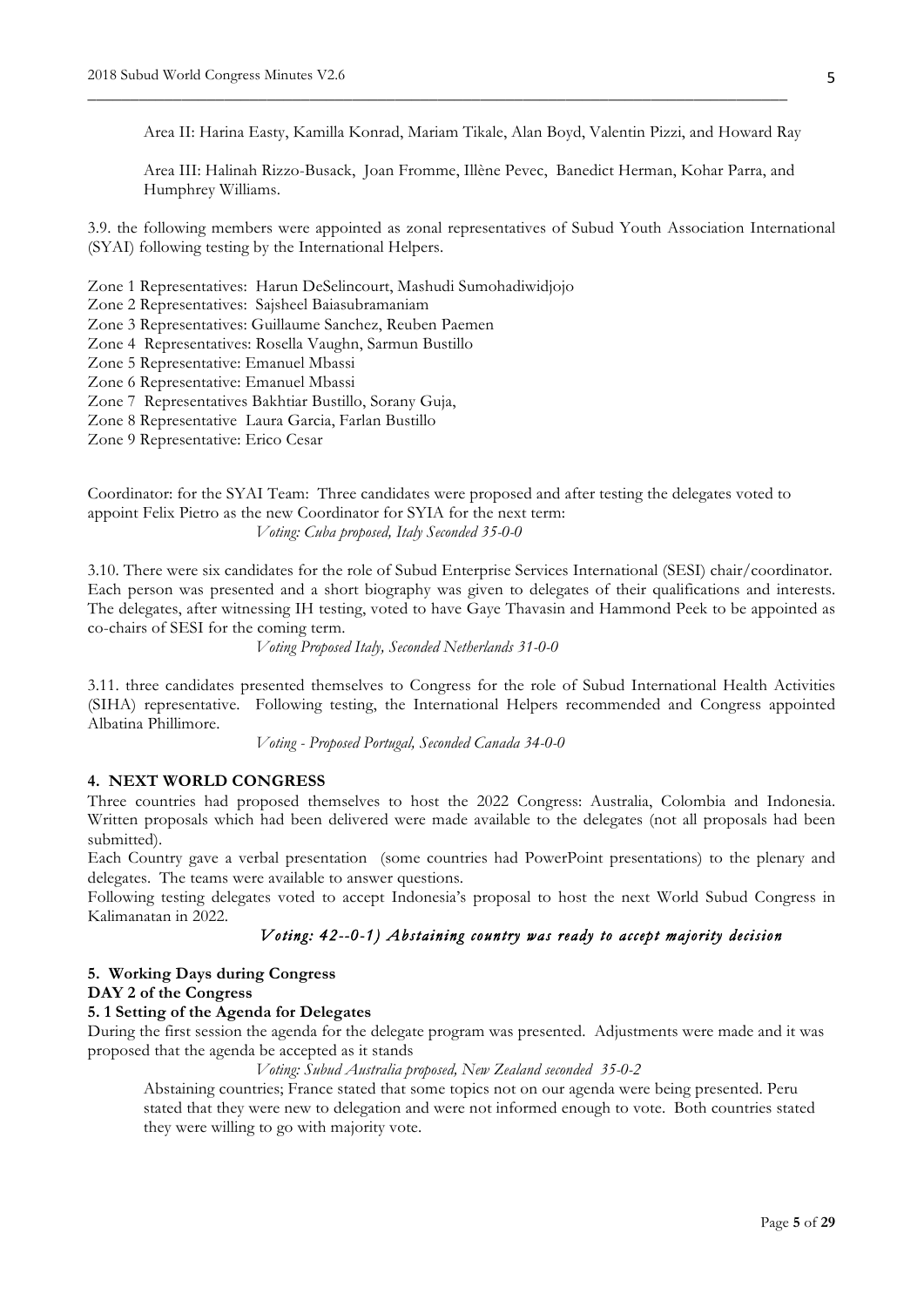# **5. 2 Proposals from member countries presented to delegates prior to the congress and Recommendations arising from working parties during the 2018 World Congress in Freiburg, Germany (see attached files)**

\_\_\_\_\_\_\_\_\_\_\_\_\_\_\_\_\_\_\_\_\_\_\_\_\_\_\_\_\_\_\_\_\_\_\_\_\_\_\_\_\_\_\_\_\_\_\_\_\_\_\_\_\_\_\_\_\_\_\_\_\_\_\_\_\_\_\_\_\_\_\_\_\_\_\_\_\_\_\_\_\_\_

Member countries had submitted fourteen written proposals, which had been made available to delegates in several languages. These had been posted in a Google file, the link to which had been sent to all country chairs and CCs. In conversations with the chairs of the various countries in different zones prior to the Congress, it was suggested by the delegates, that the proposals be vetted by WSA Executive team and submitted as such back to them. This was done and the proposals were divided in two categories – proposals leading to policies, proposals leading to working with interests groups and resulting in recommendations to Congress. Other proposals and recommendations arose as a result of workshops and working parties attended by delegates during the Congress.

A document, reflecting the work of the WSA since the Puebla Congress in 2014 entitled "Assessing our Needs and Planning our Future Together", was completed and the first draft distributed to delegates in January 2018 (6 months prior to the Congress) This document was divided into 6 main priority topics: Kejiwaan, Organization (inducing good governance) WSA services, WSA Archives, Wings and Affiliates, Finances including MSF, The document reviewed each topic as to its history, resolutions and recommendations from Puebla, the work done since 2014 and the policies needed for the future. As comments from various countries were submitted, the document was re-drafted until the 9<sup>th</sup> version was submitted to the delegates 3 weeks prior to the Congress. The document was prepared in English, Spanish and French.

The "White Book" which is a booklet on organization was prepared by Paloma de la Viña and Osanna Waclik and submitted to the delegates prior to the Congress. This book was compiled as a result of a recommendation from the Puebla congress and a resolution during a WSC meeting in Salobreña. This book was made available to all delegates in Spanish and English (The French translation is being prepared)

The "Referencing Guidelines" is a booklet prepared by the WSA Translation team, Ibu's Office, and the WSA Cilandak Archive team, with the support of SPI, and particular thanks to Audrey Waclik, who developed this reference system. It explains the way in which we are required to indicate the source material of any quote from Bapak's or Ibu's talks. All members are to adhere to this policy and the guide was made available in French, Spanish and English to all delegates.

The subjects of the proposals submitted to WSA reflected the concerns and interests of the WSA and its member-countries. Proposals were reviewed and discussed by delegates and were then voted on.

As reports from countries were sent to the delegates ahead of time, they are included here as attachments. Reports which were ready for presentation at the Congress from the WING chairs and representatives are included here as attachments. Proposals in their original form are attached herein. Further, as the proposals were vetted as to the history of the subject matter and the WSA comments were written for the benefit of facilitating the discussion, these are also enclosed as attachments.

**5. 3 DAY 6, 7., and 8** were used to facilitate workshops in all areas of our Subud activities. Delegates and members attended the various workshops and working parties were formed to bring forth recommendations and proposals to the general delegation. Ibu Rahayu gave her talk to the members on Day 8 of the Congress. Ibu made a spontaneous decision to attend the congress and speak directly with the members. Transcripts and translations of this talk will be made available to all members as it becomes ready for distribution. Only the written version of the talk will be made available for general distribution.

**5. 4 DAY 10** of the Congress was a **General Assembly Day**. Herewith is a report of the activities of the delegates during that day.

#### **5.4.1 Morning Session:**

The first order of business was the sharing of reports from the various workshops facilitated during the morning sessions of the Congress.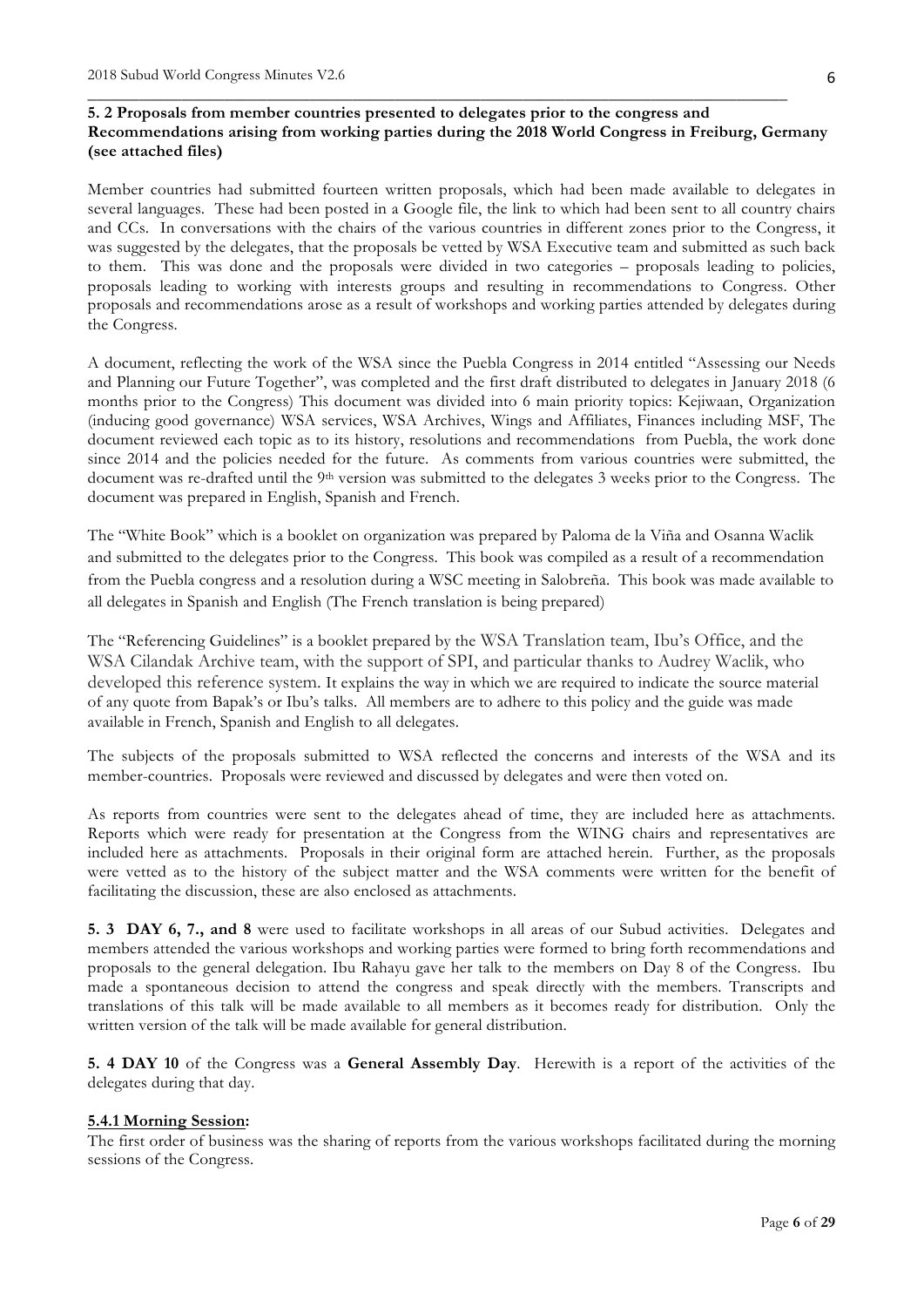**A. SUBUD CENTERS** – three workshops were facilitated by Magnus Chevitz and Meldan Heaslip. They were "Open Space" workshops where people came together and were invited to share their thoughts and feelings about how centers become successful and experience growth. Themes that were reported:

\_\_\_\_\_\_\_\_\_\_\_\_\_\_\_\_\_\_\_\_\_\_\_\_\_\_\_\_\_\_\_\_\_\_\_\_\_\_\_\_\_\_\_\_\_\_\_\_\_\_\_\_\_\_\_\_\_\_\_\_\_\_\_\_\_\_\_\_\_\_\_\_\_\_\_\_\_\_\_\_\_\_

- 1. Some groups split up because of conflicts that seem to not be resolved and continue from generation to generation of Subud members, that is, shared with the new members as they are opened
- 2. For some it is the question of the quality of the latihan and why people leave *are they receiving*. It was felt that people need to feel seen, heard and cared for.
- 3. The break through during these sessions seemed to be at the time those assembled felt that "we need to have the inner resolution that as "**we step out of the latihan hall we do not step out of the latihan**", that is, we carry the effects of our latihan into our daily lives and make evidence of this.
- 4. Make sure that after people are opened they stay connected to the members in the group.
- 5. Stay respectful of each other.

It is important to continue to do the things we receive as part of our daily activities as we have the power to change what happens by putting into practice the truth of our latihan,

It was recommended by those sharing in the workshops that we establish some kind of "Maintenance Program" to stay close to the new members.

Kejiwaan recommendation to Congress: establish a "Maintenance Program" for new members.

**B. GOOD GOVERNANCE** – The discussion, in these workshops, was to look at the history of how the selection process for new officers and the site/place for the next congress, has been working and how it could be reviewed. Using these findings to help to bring forth some kind of more transparent procedure to the next world congress. (This was recommended and later presented to all delegates. This process to be completed one year ahead of the next World Congress)

**C. INCLUSION** – several workshops on non-discrimination were held which resulted in the proposal of a "Policy on Inclusion" to delegates with recommendations asking all the countries to work on inclusion based on their culture and legal body with the understanding that Subud is for all humankind. (Proposal and recommendation voted on later in the Congress)

**D. ENTERPRISE** – during this workshop the members looked at the whole field of activity; cultural, social and field of enterprises. The members present looked at spaces for doing what Bapak suggested as enterprises (not so much the individual enterprises but the larger group enterprises) Looking at activities initiated by Subud as an organization that would bring expertise not only for members but also for the wide world of Subud. Two proposals are listed as a result from these workshops. (Becomes part of SESI)

**E. SUBUD LIFE** - this explored the Subud life that exists in a center, that is, look at what makes the group dynamic and alive in a center, and how organized activities in the outer world receiving expert advice from the WINGS can produce this life. The groups have the sense of ownership in these activities the same as the social projects. It is a way of presenting to the world not only our latihan, but also a way to work in the world together. Groups that grow and keep their members seem to be the groups, which are doing this type of activities with its members. (Centerprises become part of the funding process)

**F. WINGS** – Affiliates and Sub-committee reports of activities at Congress;

1. SIHA – during the congress, an array of experts shared their knowledge and expertise with Subud members on a large number of topics – Nutrition – Health and Spirituality – Holistic approach to health are only some to be mentioned. The reporting chair stated that it was fantastic to have all wings working together in the Subud Village, which was a wonderful development and set a benchmark for future congresses.

2. SDIA **–** the new chair of SDIA, Evan Padilla, was introduced during the AGM held during Congress. During this meeting the main points for the future work of SDIA were reaffirmed:

- 1. SDIA wants to be close to WSA and to work on the 10 aims of Subud.
- 2. Important that projects be solid on the ground and that they give opportunity for people outside of Subud to be touched by the Latihan and the fruits of the Latihan.
- 3. As there is a need for more funds so that SDIA is sustainable, there is a need to approach agencies outside of Subud for support and develop partnerships; governments, corporations, universities, institutions of learning and any other groups interested in supporting the work done by SDIA. This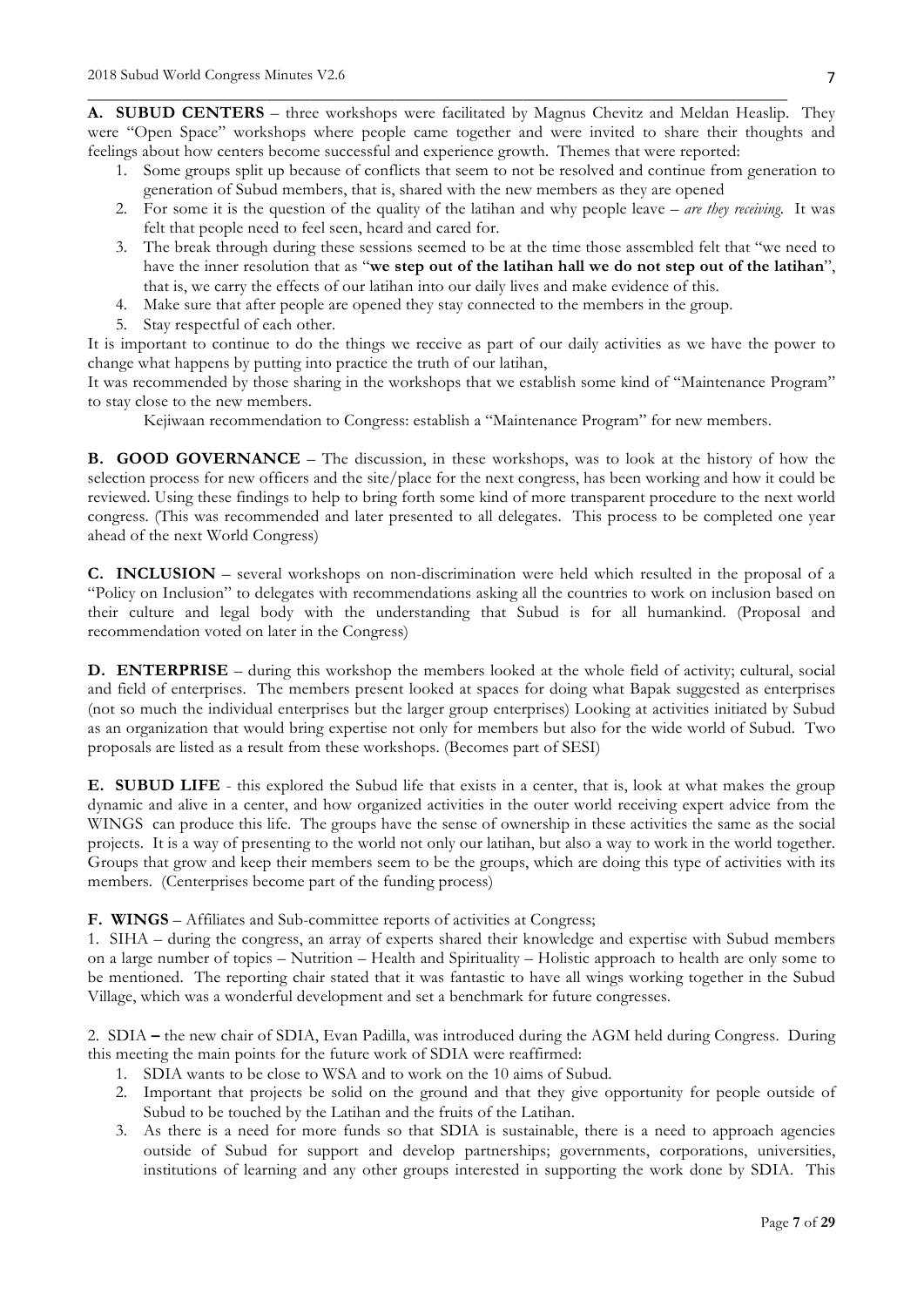needs to be done carefully and well, as we are the face of WSA in front of groups. The quality of partnerships and careful connection between different actors is most important.

3. SICA **–** a report was given on the major projects, which were undertaken over the past four years.

\_\_\_\_\_\_\_\_\_\_\_\_\_\_\_\_\_\_\_\_\_\_\_\_\_\_\_\_\_\_\_\_\_\_\_\_\_\_\_\_\_\_\_\_\_\_\_\_\_\_\_\_\_\_\_\_\_\_\_\_\_\_\_\_\_\_\_\_\_\_\_\_\_\_\_\_\_\_\_\_\_\_

- 1. Basara youth camp held in Kalimantan, which brought together the true working together of the various WINGS of Subud. It was a successful unity of all.
- 2. In Memorium as a project about our Subud Story was initiated by Isti Jenkins. It is a project, which honors the people who came ahead of us and continued during this Congress.
- 3. SICA was a strong component of the project IDEA which represents zat, sifat, asma and a'afal.
- 4. Keys to creativity a fruitful way to bring own unique talent and culture to the surface
- 5. Culture compass; a creative project created to help refugees who experience an interruption in their lives to rekindle their creative unique sense through the search and identity their uniqueness.
- 6. Grants were given to different persons to help promote their projects.

Currently, there is an aim in SICA to create three arms of SICA – SICA Europe, SICA Americas and SICA Asia Pacific. This will be one of the main focus for the next four years and Rusydah Ziesel has great plans to execute this initiative.

4. SEIS – It has been a challenge to get the enterprise component of our association going. There have been some really good outcomes over the past four years. A special thank you was given to Harris Madden for his help in all phases of the work in SESI. A new website which has posted some 35 articles over the past few years has been created during this term. It is the understanding of the SESI chair that one of its most important aims is to make sure that all areas of activities; cultural, social, health and youth, work together. It is important to do things in the world to show the content of the latihan in our work. Two areas where this concept was promoted:

- 1. Basara where 10,000USD was offered to stimulate the innovation of new projects initiated by youth. There were 12 project presentations.
- 2. World Congress 2018 where 100,000USD was offered, to Subud members coming to Congress, to stimulate the innovation of new projects developed and supported by experts in the field of enterprises. There were 50 project presentations.

This work was part of the answer to the Puebla recommendation to work with the wings collectively to encourage ongoing activities.

Over the past four years SESI has worked on the formation of the grouping of experts under the name of USAHA MULIA a corporation, which had been created in 1978 in Netherlands to promote Subud enterprises. As this company became dormant for years it was still available to be purchased for the needs of SESI, which would allow it to establish a company that would be the home for a board of experts, who would function as resources for enterprises and who would have no self-interest in the results of these enterprises. (Please see power point presentation attached)

G. WORLD SUBUD ASSOCIATION – Listening tour on "How to finance the future of Subud 2025 Vision" This was an undertaking of both Hilaria Dette and Ismanah Schulze-Vorberg, to listen to the membership on their ideas for funding WSA activities (2025 was used as a name since it would mark 100 years of Subud in the World). Hilaria and Ismanah received support from MSF, IH, Garrett Thompson, Matthew Clark, Hadrian and Hanafi Fraval and many members on the west coast. This group created a presentation which was visionary, in approach, and presented a roadmap for both a policy and implementation process for the support of WSA activities (Funding the Future). This, it was felt, could lead to a recommendation or policy resolution in the future. During the afternoon sessions, Hanafi Fraval presented the ROADMAP paper prepared by the group of experts consulted during the "Listening" trip.

- Subud professionals would follow through on their expert advice by:
	- 1. continuing to work with the Executive team and WSC oversight in between congresses,
	- 2. a seamless handover process from one world council to the next,
	- 3. creating a standing panel of experts to support the Executive office in specific subject areas,
	- 4. including specialist and coordinators,
	- 5. continuing the work of the Subud 2025 advisory working group after 2018 congress through the Executive office in coordination with entire WSA team,
	- 6. using best practices in operation of organization to include training and education for appointed members using the concept of a dewan to insure helper/committee cooperation,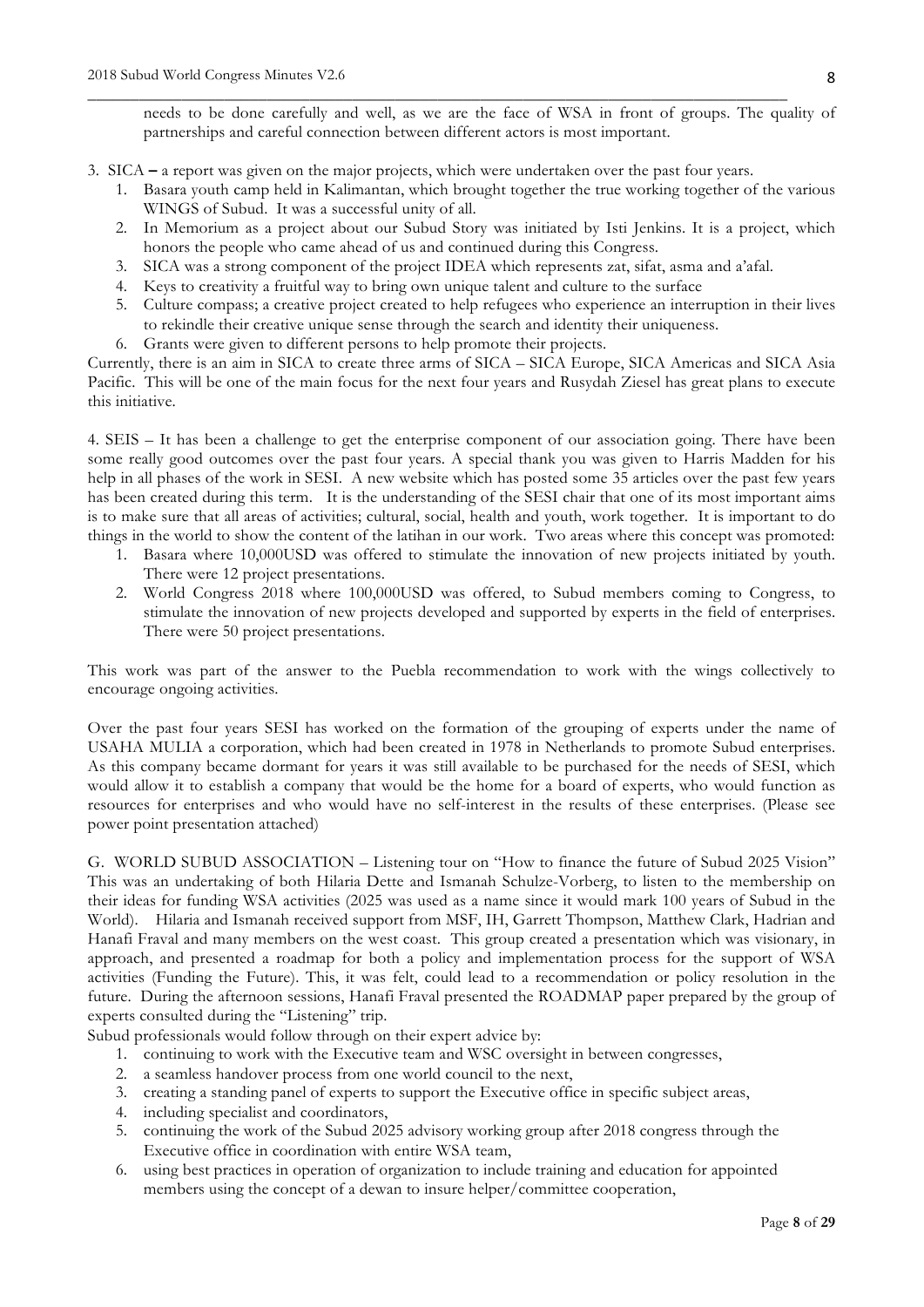7. focusing on talent ID and outreach matching job requirements with individual skills and experience

\_\_\_\_\_\_\_\_\_\_\_\_\_\_\_\_\_\_\_\_\_\_\_\_\_\_\_\_\_\_\_\_\_\_\_\_\_\_\_\_\_\_\_\_\_\_\_\_\_\_\_\_\_\_\_\_\_\_\_\_\_\_\_\_\_\_\_\_\_\_\_\_\_\_\_\_\_\_\_\_\_\_

- 8. using the best available tools for communication and project management making all communications available in at least the following languages: English, Spanish, French, Bahasa Indonesia, and Russian,
- 9. using paid professionals where appropriate.

The workshops on this topic first used testing about the inner approach we would need to implement a new process to fund the future. The feeling from those in the workshop was that there needed to be much more communication and that the whole process should express the views of the grass roots. Communication was seen as the key element needed to make a difference in the members' understanding of the needs of WSA.

- 1. There might be a recommendation that would come out of this to have a Director of Communication if the budget would allow
- 2. IT professionals meeting at congress could be developing the way to communicate in a safe and secure system to implement fundraising with the help of IT coordinator Sebastian Medina.
- 3. Big Fish project was presented: Idea to have many small fish/donations swim together to create one Big fish/donation. So all small contributions welcomed and put together in one large pot.
- 4. Have a pool of experts that could advise the new team in areas that they may not be strong in and using the past chairs and executive chairs of our organization as resources to help. There are many past members of committees who have experience and expertise on how things have been done and need to be done to implement growth.

A recommendation was made that a pool of experts would be created and made available to WSA Executive for them to refer to when needed in various areas of management.

H. ARCHIVES – Asmaniah and Amalijah reported on the work of the last four years. They reported that at this moment in time, the Bylaws amendment recommended in Puebla had been passed. Further, in Puebla there was a resolution that the relationship between WSA Archives and the WSA Executive be reviewed in view of the fact that they are a function of the executive and the Executive is tasked with carrying out the resolution for all members. Thus a Charter was drafted. Two days ago after the voting of the amendment the archives were asked to reinforce the written language of the Charter. It is now complete and ready for a vote. (See section 9 for the voting process.) It was mentioned that there would be two official archive centers; Jakarta Indonesia and Canbaerra Australia, and 3 holding places; UK, US, and Japan. There would be an archive chair to be nominated and tested during the Congress once the Charter was approved.

I. BOOK – "Advice and Guidance for Bapak's Helpers" the international helpers made a presentation on the process of their work, which was asked of them by Ibu Rahaju, in producing this new helpers' guide. The book in its completion is the result of a joint effort by international helpers, translators and publishers supported by archives, WSA Executive and Ibu's office in Jakarta. It was a four-year project from start to finish. And now the result is the book which is now being sold here at the Congress for 10 euros per copy. The delegates will be receiving free of charge two copies each to take back to their countries. Everyone who was part of this process was thanked by the international helpers and the WSA Executive.

# **5. 2 Afternoon Session:**

The general assembly continued in the afternoon allowing delegates to form and join subcommittees on the topics either of proposals submitted prior to Congress or on workshops/working-party topics facilitated during the Congress. All of which would or could lead to policy proposals or recommendations to Congress. Delegates chose their area of interest. The topics were as follows:

- Subud Centers and sub-committees
- Good governance
- Wings and Affiliates definition and place within WSC
- Membership-countries criteria for a) voting membership and b) ending voting membership
- Inclusions non-discrimination policy and recommendations

The results of the working parties during the afternoon were presented to delegates later in the day. Some of the workshop lead to immediate voting and others were referred to another day.

#### **6. KEJIWAAN**

6.1 **Helpers' guide**: "Advice and Guidance for Bapak's Helpers"

The new book was presented to the delegates. A recommendation from Ibu's office was given to the International helpers to revise the previous edition using only Official translations of Bapak's words to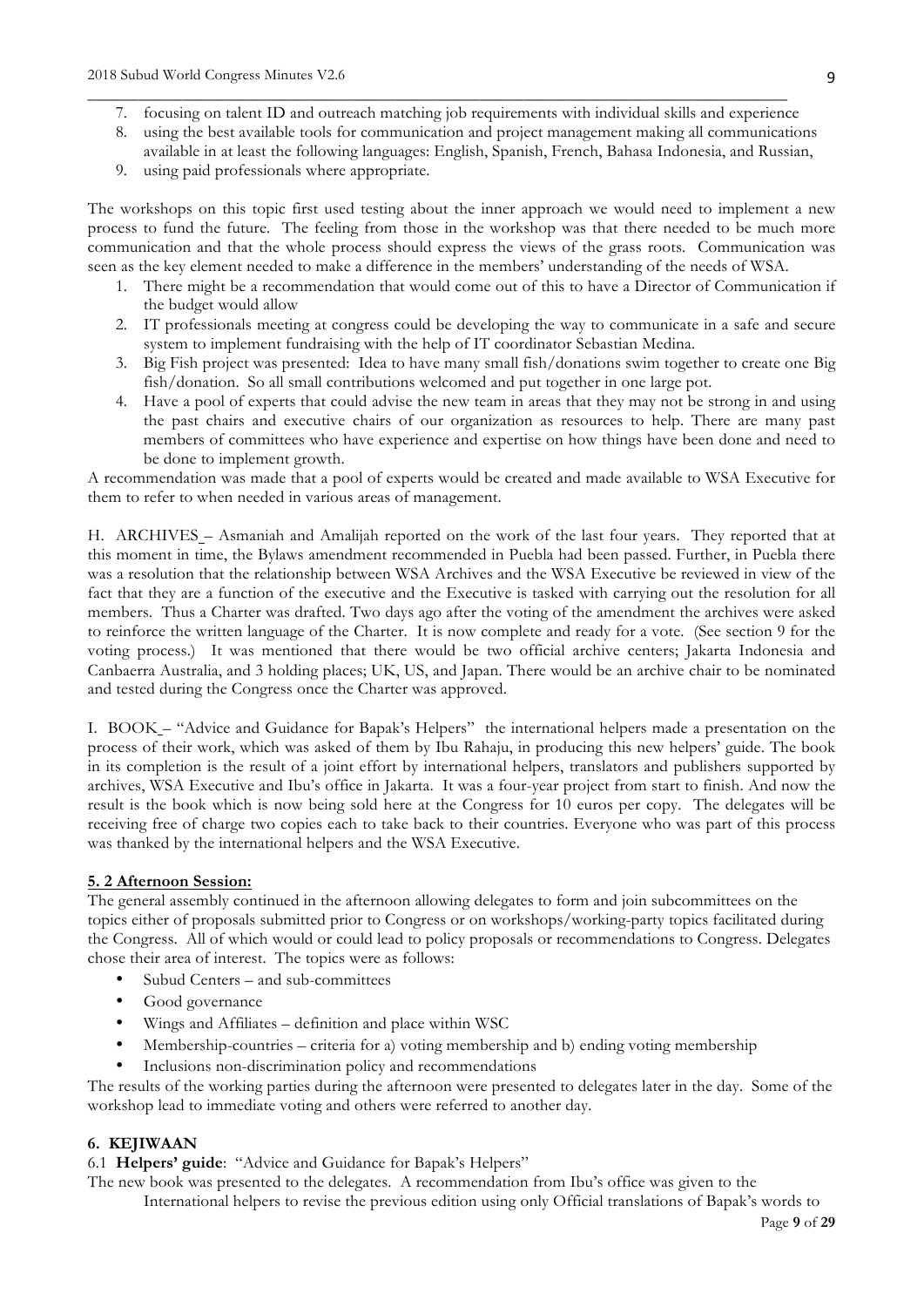support the work of the helpers before it was to be distributed to all helpers as recommended by the congress in Puebla. This work was completed and the book is currently available in both English and Spanish and is being translated into other languages.

Based on the recommendation of the Puebla Congress, "capacity Building" workshops have been conducted throughout the areas as the international helpers travelled during their term. In many countries these workshops were also facilitated by the Kejiwaan Councillors during National gatherings. This work is recommended and expected to continue during the next term.

\_\_\_\_\_\_\_\_\_\_\_\_\_\_\_\_\_\_\_\_\_\_\_\_\_\_\_\_\_\_\_\_\_\_\_\_\_\_\_\_\_\_\_\_\_\_\_\_\_\_\_\_\_\_\_\_\_\_\_\_\_\_\_\_\_\_\_\_\_\_\_\_\_\_\_\_\_\_\_\_\_\_

It was recommended by the delegates that 1) more kejiwaan time be scheduled for the delegates at the next world Congress. 2) more kejiwaan preparation be given the delegates prior to the selection process for officers and venue of next world congress.

It was also recommended as a result of workshops, that perhaps a "Maintenance Program" be developed to help with new member retention.

# **7. ORGANIZATION**

7.1 **Book on Organization** "White Book" was presented to the delegates.

Countries felt that it was important to maintain the position that countries need to work within the laws of their own country. It was further suggested that it should be accepted as a working document and that all positions of members involved in the organization such as Kejiwaan Councillors should be part of the document. Although the document was presented in both English and Spanish it was recommended that it be in other languages as well (this is in process at this time).

## **PROPOSAL**

The delegates accept the guidelines as a working draft. The delegates request that WSA establish a working group to expand and reorganize the White Book to include important quotes from Bapak's talks as advice to committees. This work to be carried out over the next 4 to 8 years. Further that the sources be placed within the context of the book rather than at the end.

# *Voting: Britain proposed, Austria seconded 37-0-0*

#### 7. 2 **Membership Countries**

#### Voting member-country criteria

Following Italy's proposal to the Puebla Congress, several countries reviewed the requirements for membership in WSA. A vote during the Freiburg congress was taken on whether to accept Italy's proposal, which was not passed.

We propose that Italy's proposal from the Puebla Congress be withdrawn:

# *Voting: proposed by Austria, Seconded by Germany, 35-0-0*

7.2.1 As recommended by Subud Italy the application form was re-written integrating

A) Benefits and obligations of member countries, meaning: "what does WSA offer to its member countries, what are the responsibilities or obligations of the member countries towards WSA".

B) Inclusion of a copy of the WSA Mission statement (if agreed) and the WSA Bylaws. A written acceptance of the bylaws and mission statement (if agreed) should be obtained.

C) Agree to and accept the WSA structure (zones, areas, and national organizations) and adhere to following and participating in that structure. (The number of active members needed will now be inserted)

7.2.2 a new proposal for membership requirements to be a voting member-country was presented by Subud Spain:

## **PROPOSAL**

We accept Subud Spain's proposal that:

In order to become a WSA Member, with the right to vote at world congresses, a country should have a minimum of 10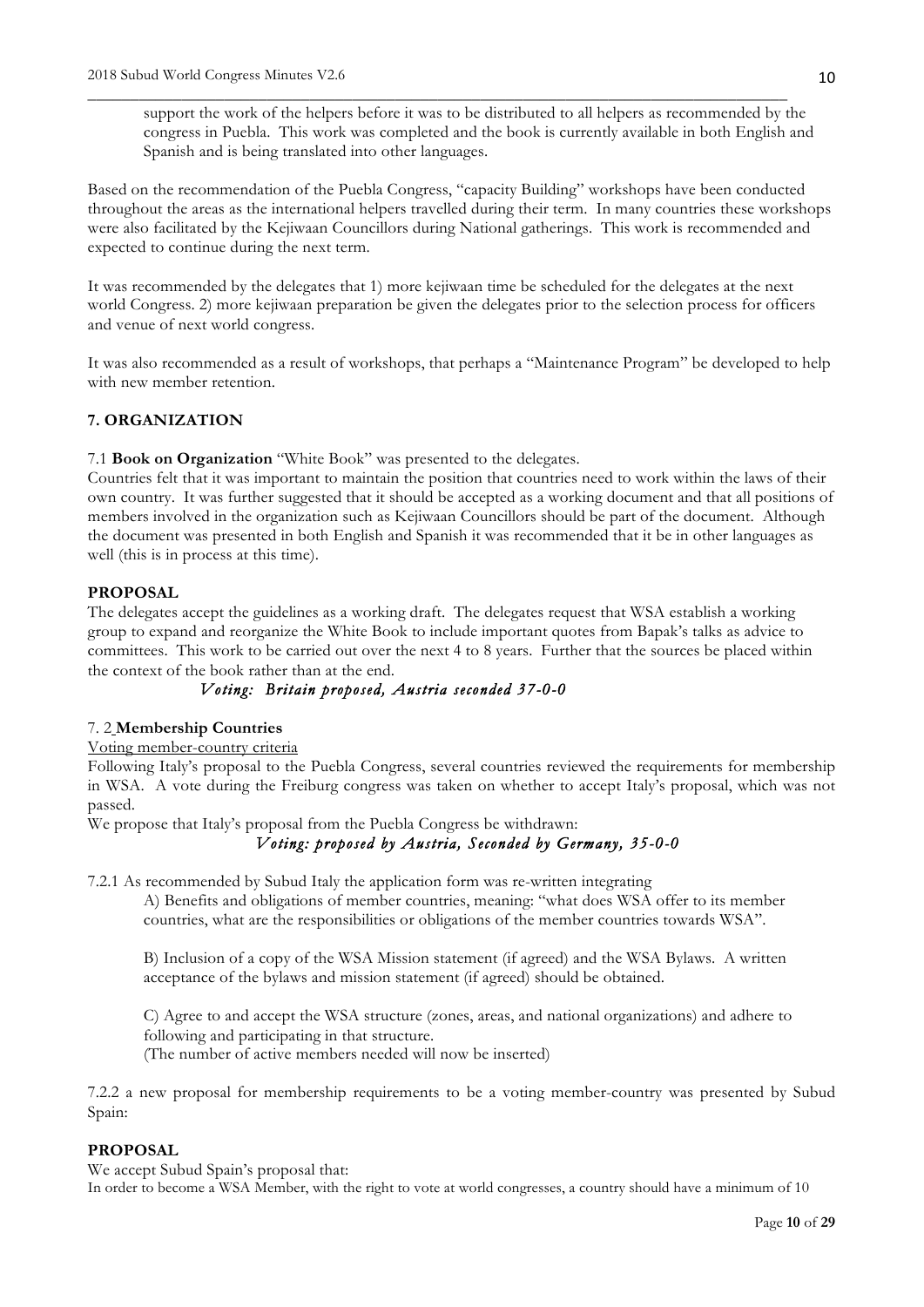active members. From these there should be appointed a Committee (composed of at least a Chair and s Treasure), and there should be a minimum of 1 Helper of each gender.

\_\_\_\_\_\_\_\_\_\_\_\_\_\_\_\_\_\_\_\_\_\_\_\_\_\_\_\_\_\_\_\_\_\_\_\_\_\_\_\_\_\_\_\_\_\_\_\_\_\_\_\_\_\_\_\_\_\_\_\_\_\_\_\_\_\_\_\_\_\_\_\_\_\_\_\_\_\_\_\_\_\_

If a country does not have enough members of one gender to have a KC of the gender, then one helper for the dewan will be sufficient. (based on Ibu Rahayu's advise)

# *Voting: Proposed by Brazil, Seconded by Cuba – 34-0-1 (the abstaining country accepted the majority vote)*

#### **7.2.3 Non-voting member country**

#### **RECOMMENDATION to Congress**

It was recommended that a working group be established to review what needs to be done if a country falls below the requirements to be a voting member-country. The proposal by Poland would become part of the working party's considerations. This working group would also review the proposal passed by Puebla Congress that when the country no longer fulfills the criteria of a voting member then the WSC through its zone Representatives should have a dialogue with that country before a decision is taken as to its status.

# 8 **WSA SERVICES** –

# **8.1 Care Support**

Amanecer Urrutia is the coordinator for this service. Care Support is for emergency coverage of medical treatment and extraordinary/emergency need for a one-time academic support. The amount of the fund in the budget is small and therefore, cannot cover on-going educational support for students. The funds are to be distributed across all three areas of our Subud World.

## 8.2 **IT** –

Sebastian Medina is coordinator for IT services. He made a presentation to delegates on the proposed web site and the security aspect of his work for securing Bapak's and Ibu's talks. There was advice from the delegates during the presentation, that the IT team collaborate with other Subud members who work on this topic. There is to be a Mobile App and tools such as Google services for non-profit organizations developed for use by Subud members. Other services are being prepared for Subud use on line. Sebastian is looking to build his team.

#### 8.3 **Translations**

Elisa Sanchez Caballero is the coordinator for the translations of Bapak's talks into languages other than English. There is a strict procedure to be followed whenever translating Bapak's talks. There is a manual which is a tool given to all translators to help with keeping the process uniform. English official translations are used to translate into other languages. It was stated that all that can be secured is that the procedure for translation is followed. Accuracy cannot be guaranteed as only native speakers of the language being translated can do that. The procedure for translations is: transcription of talks, translation into English, proofreading and editing, publishing and distribution. SPI is the main distribution centre for Bapak's talks. Only official translations are to be used when quoting Bapak. Please use the referencing guide prepared by Ibu's office when quoting Bapak.

Talks given by Bapak and Ibu are for members only and as such should not be placed on line in a non-secure system. A disclaimer accompanies all talk translations. The disclaimer is available in 7 languages.

## 8.4 **SYAI**

A new structure was proposed for the Subud Youth Activities International to facilitate the work of the youth representative in each zone. It was proposed that instead of having 2 youth representatives per area that zones have at least one youth representative and two if the area is large. The coordinator position would remain as an office of the SYAI. This person would continue to oversee and facilitate the work of the youth activities, be the liaison to the WSA services, and would be tested at Congress (not in a plenary session but separately)

## **PROPOSAL**

The Structure of the SYAI be altered to reflect the needs of the youth representatives in each zone. (See attached proposal)

> *Voting: Proposed by Norway, Seconded by Germany 37-0-1*  Argentina will go with the majority vote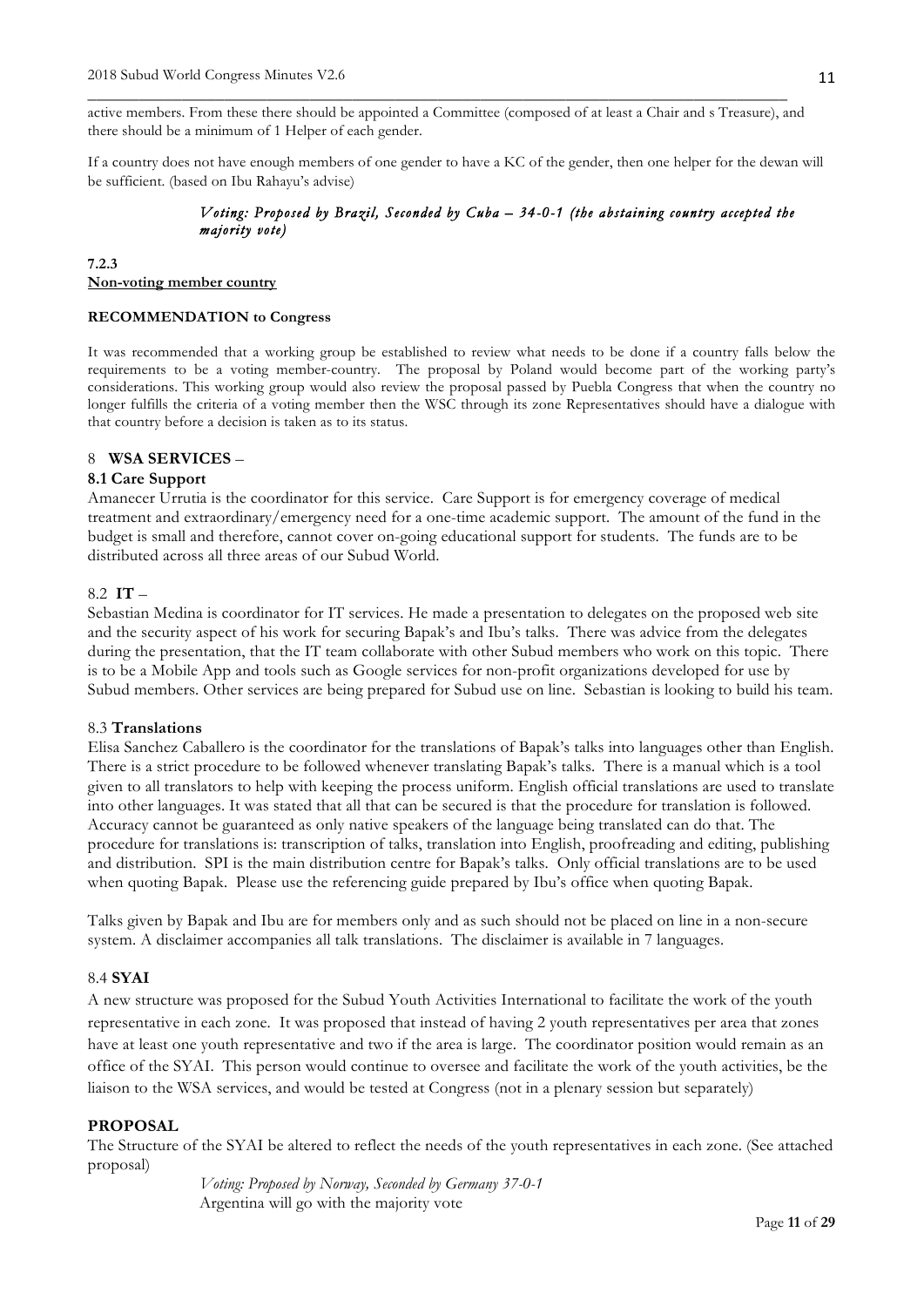# **8.5 SPI**

Subud Australia had put forward a proposal about SPI and its relationship with WSA.

Proposal from Subud Australia. As WSA holds the copyright for Bapak's talks on behalf of all Subud members it is proposed:

\_\_\_\_\_\_\_\_\_\_\_\_\_\_\_\_\_\_\_\_\_\_\_\_\_\_\_\_\_\_\_\_\_\_\_\_\_\_\_\_\_\_\_\_\_\_\_\_\_\_\_\_\_\_\_\_\_\_\_\_\_\_\_\_\_\_\_\_\_\_\_\_\_\_\_\_\_\_\_\_\_\_

1. there be a much closer connection between SPI and the World Subud Council acting on behalf of the WSA.

During the delegate meetings it was acknowledge that WSA has a good working relationship with SPI at this time. WSA Executive members have been invited to and have attended the SPI annual meeting and have been consulted on the publications and procedure of the translations. The formal proposal was withdrawn, but the wish of Subud Australia is to see this relationship formalized so that it can continue to grow and be effective. Therefore, it was recommended that:

#### **RECOMMENDATION**

"That a review is undertaken of the working relationship between Subud Publications International (SPI) and the World Subud Association (WSA)"

It is recommended that the next team take care to continue to have an effective relationship with SPI. One that is respectful of the publication guidelines and cooperative between the two arms of the services that deal with making the words of Bapak and Ibu available to the membership now and in the future through its publication of the Volumes as they become available. It would be ideal if this relationship could be formalized.

#### **9. WSA ARCHIVES**

**9.1** Based on an idea arising from the Archive Dewan as they worked on the Charter, a proposal was written and submitted for a vote during the Salobreña council meeting to solidify the position of the Archives as an integral part of the WSA. Therefore, the WSA Executive and WSAA team proposed that the WSAA be added to the WSA bylaws. After approval by the Directors during the Salobreña Council meeting, this amendment proposal was distributed to the countries for review and to be voted on at the 2018 congress in Freiburg. This proposal was submitted two weeks short of the one year prior to a world congress stipulated in the constitution for distribution of proposals affecting the constitution.

This could render the amendment proposal subject to continuation to the 2022 congress. Ireland had made a proposal that this amendment be voted on at the 2022 congress. After discussion during the meeting Ireland decided to withdraw their proposal for postponement. The following proposal was then presented:

## **PROPOSAL**

The delegates proposed that **we continue with the topic of the amendment to the bylaws** even though its submission was two weeks late.

> *Voting; Argentina proposed, Austria seconded 38-0-1 Subud Ireland has withdrawn its proposal to stop the amendment on WSA Archive bylaw amendment and agreed to go with the majority.*

*Ireland wanted it to be noted that their reason for abstaining was they did not approve that the constitution be overturned and that it should not be taken lightly. Further they expressed that the constitution should be followed in the future and that any changes to the bylaws be submitted one year ahead of a coming Congress.*

The archivists were introduced and their related position made clear to the delegates. A definition was given in order to clarify what is meant by archives: Archives is a sub-committee of the World Subud Association Executive which includes materials, copies, equipment and human resources so it is a total entity. It is also important to note as part of its definition that WSA has one archive center – WSAArchives – with 5 locations; Jakarta is a complete archive, Canberra is in process of developing its physical center and 3 locations, Japan, USA, and UK are holding locations for backup copies of materials. The archivists in these locations all have different work they are responsible for.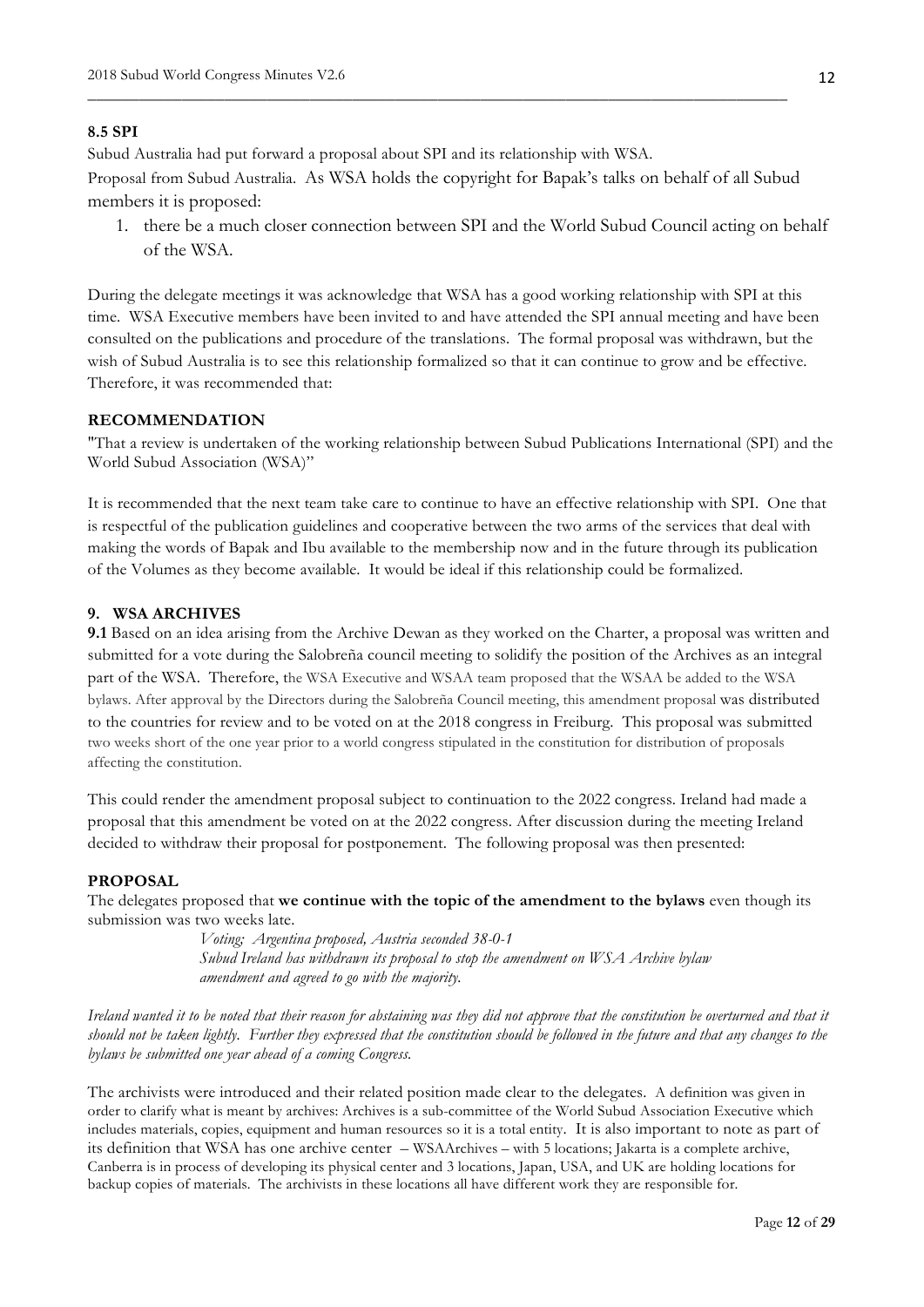**9.2 To** help delegates understand what is now going to be proposed and subsequently voted on, there was a discussion on what should be included in the bylaws/constitution. It was stated that most important is that we keep in the spirit of the original proposal written by WSA Executive and WSA Archives as approved during the Salobreña Council meeting, that it be proposed that the WSAArchives be a part of the WSA organization. Further, that the work it does might not be stated in the constitution but in the Charter. This would help us keep the language of this amendment in parallel with the constitution language as it exists now, that is, quite succinct and not defining the work of the entities mentioned. This was proposed so that we remain in the more open language of the constitution.

\_\_\_\_\_\_\_\_\_\_\_\_\_\_\_\_\_\_\_\_\_\_\_\_\_\_\_\_\_\_\_\_\_\_\_\_\_\_\_\_\_\_\_\_\_\_\_\_\_\_\_\_\_\_\_\_\_\_\_\_\_\_\_\_\_\_\_\_\_\_\_\_\_\_\_\_\_\_\_\_\_\_

It was stated that parts a, b, and c, should not be included in the constitution for 3 main reasons: This does not belong in the constitution, it can be open to further interpretation in the future and if changes were deemed necessary the whole of the bylaws would have to be changed and that it should therefore, more appropriately be part of the Charter. However, others felt that it should be part of the amended bylaw as the Charter can more easily be changed.

It was stated by an archivist, that these three points were included because there have been many arguments about what archives should and should not be. It was a response to protect and ensure that we have the responsibility to enshrine who Bapak was as well as the development of Subud in a permanent way in some form that does not exist at this moment.

It was also suggested at this time by Subud Austria that the Charter define the WSA Archives as a sub-committee of the WSA Executive to have a chairperson.

**Based on further discussion and review by the delegates it was determined that we amend the original amendment keeping the same spirit of content but rewording the proposal for the sake of clarity:**

#### **PROPOSAL**

#### **We propose to amend the original proposed amendment to the bylaws (as written below) for the purpose of clarification:**

The original proposal is this:

The World Subud Association Archives (WSAA) is a permanent and integral part of the World Subud Association (WSA). The purpose of the WSA Archives is to collect, preserve and provide managed access to:

a) the work of Bapak Muhammad Subuh Sumohadiwidjojo the founder of Subud in its original form together with the evidential and contextual basis for that work

b) the work of Ibu Siti Rahayu Wiryohudoyo in its original form together with the evidential and contextual basis for that work

c) those records giving evidence to the historical development of Subud including legal, informational and financial aspects as normally archived by an organization of global significance

The WSAA Charter defines the WSA Archives and its relationship with the WSA Executive.

*Voting: proposed by Britain, Seconded by Spain 35-1-3*

Austria stated that wording of the proposal should be in the same format as the constitution stands at this time and that it be legally prepared. Muftiah McCartin, a delegate and a lawyer in Washington, DC stated that she would present a new wording of the proposal to the delegates to satisfy the objections to the given statement.

The new text of the resolution was presented on screen to all (see attached document)

#### **9.3**

Based on the new wording of the amendment as re-written by Murfiah McCartin, and the inclusion of the preamble which states that the Charter include points a, b, and c of the original amendment in its formulation before being presented to the delegates, the new proposal as stated below was voted on: (It was stated that the Charter be as tight as the constitution with regards to the possible changes made at a future time)

#### **PROPOSAL**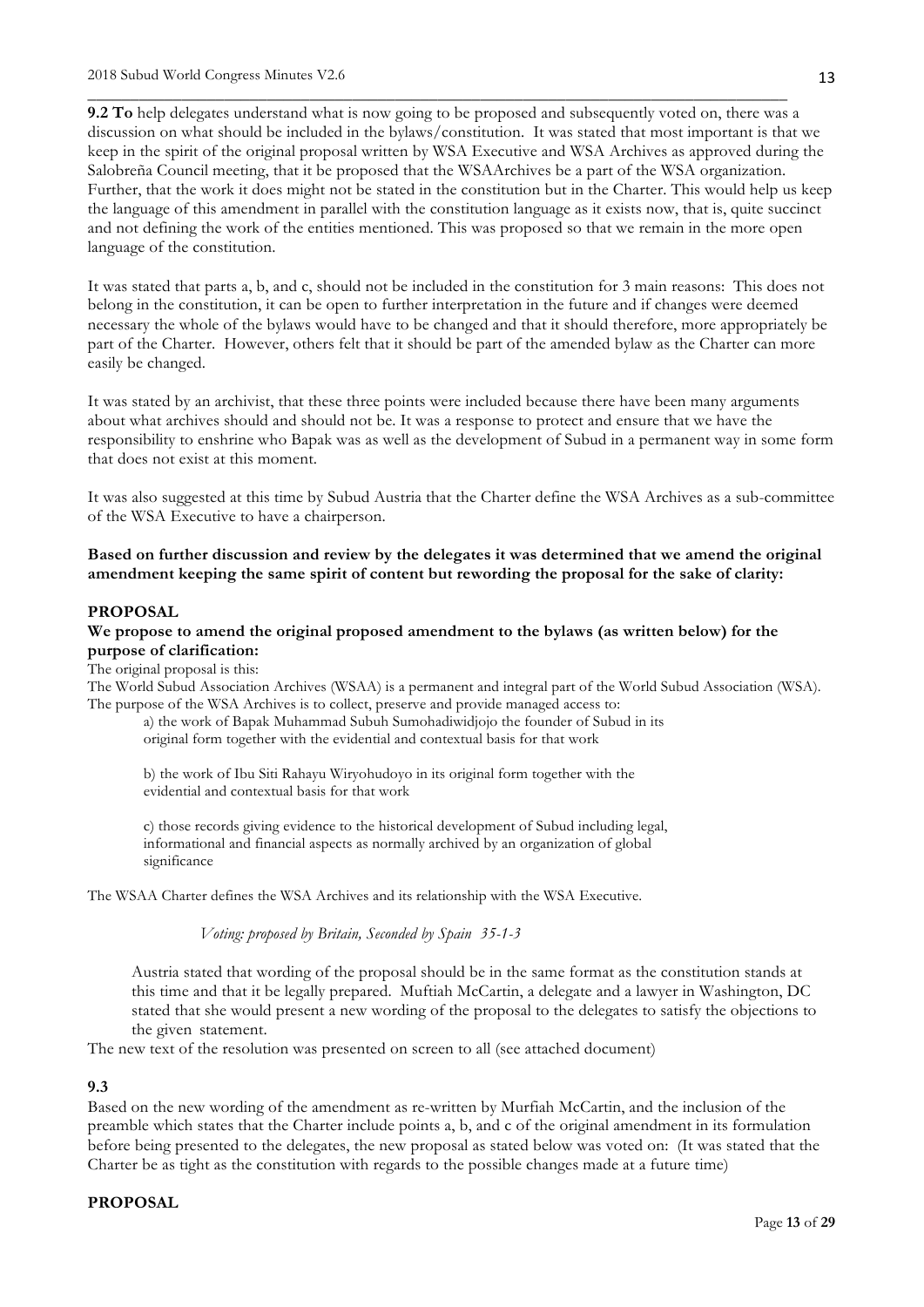It was proposed that the bylaws be amendment to reflect the following**:**

*The abstaining countries will go along with the majority vote.* 

# **The World Subud Association Archives is a permanent and integral part of the WSA. The World Subud Association Archives Charter defines the WSA Archives and its relationship with the WSA Executive.**

\_\_\_\_\_\_\_\_\_\_\_\_\_\_\_\_\_\_\_\_\_\_\_\_\_\_\_\_\_\_\_\_\_\_\_\_\_\_\_\_\_\_\_\_\_\_\_\_\_\_\_\_\_\_\_\_\_\_\_\_\_\_\_\_\_\_\_\_\_\_\_\_\_\_\_\_\_\_\_\_\_\_

The delegates proposed that the new text as presented by Mufitah McCartin be approved *Voting: Proposed by France, Seconded by Canada 37-0-2* (Austria and Norway) Austria: We can live with the decision but partly it is the opinion of our delegates, that the responsibility of these three main issues must go to the bylaws and not in the Charter but we can live with the majority. Norway: We will go along with the majority

#### **9.4** Charter

The World Subud Association Archives Charter was presented in its final version (See attached document) to the delegates. This document presented as a final working document defines the WSA Archives and its relationship with the WSA Executive. The safety of the content in the Charter, which was a concern, seems to have been addressed in that any proposed changes to the document must be brought to the delegates at least 6 months ahead of the first day of the Congress. Everything that was discussed is in it.

According to the delegates' recommendation, the committee reworked the Charter to reinforce the language and to bring it back to the delegation as a resolution. The archivists worked hard and had help from Muftiah to rewrite the Charter. It includes the recommendation of Subud Austria that it have a sub-committee with a chairperson to be part of the Charter. The sub-committee is appointed to be active from Congress to Congress and is established to support the work of the Archives and is one with the archives as a service body.

Once it is approved it is recommended that a person from the Executive team and the WSAArchives sign the Charter to solidify its validity.

#### **PROPOSAL**

The delegates proposed that the Charter be accepted as the document defining the WSA Archives and its relationship with the WSA Executive.

> *Voting: Proposed by Australia, seconded by Austria 36-0-0 abstaining countries will go with the majority vote*

Congratulations1 The Charter has been approved! Thank you all.

Subud Norway decided to withdraw their proposal that had been sent only if the amendment to the bylaws was not voted and passed. Due to the voting and passing of the amendment, it no longer seems necessary to have this proposal.

In the event that a country can't look after its own records or doesn't want to, then it should by all means send it to one of the archives

#### **10. WINGS AND AFFILIATES**

The delegates wished to meet with the coordinators/chairs of the various "wings" so that it would become clear to them how these functioned and how their work would help to promote UNITY in Subud. The schedule in the agenda was such that this meeting would not happen before the 11th day but that each delegate could attend workshops facilitated by the wings during the morning sessions prior to that and become aware of how they are working together. It was clear that the spirit of the word Wing is to include both the affiliates (SDIA, SICA), which have their own constitution and the sub-committees of the WSA (SESI, SIHA and SYAI).

There was discussion within the delegate meetings as a response to the proposals from Subud Spain, which was presented to help clarify the definition of the Wings as Affiliates and sub-committees as to their positions within the organization and the World Subud Council. Further, there was mention of the Deputy Chair and members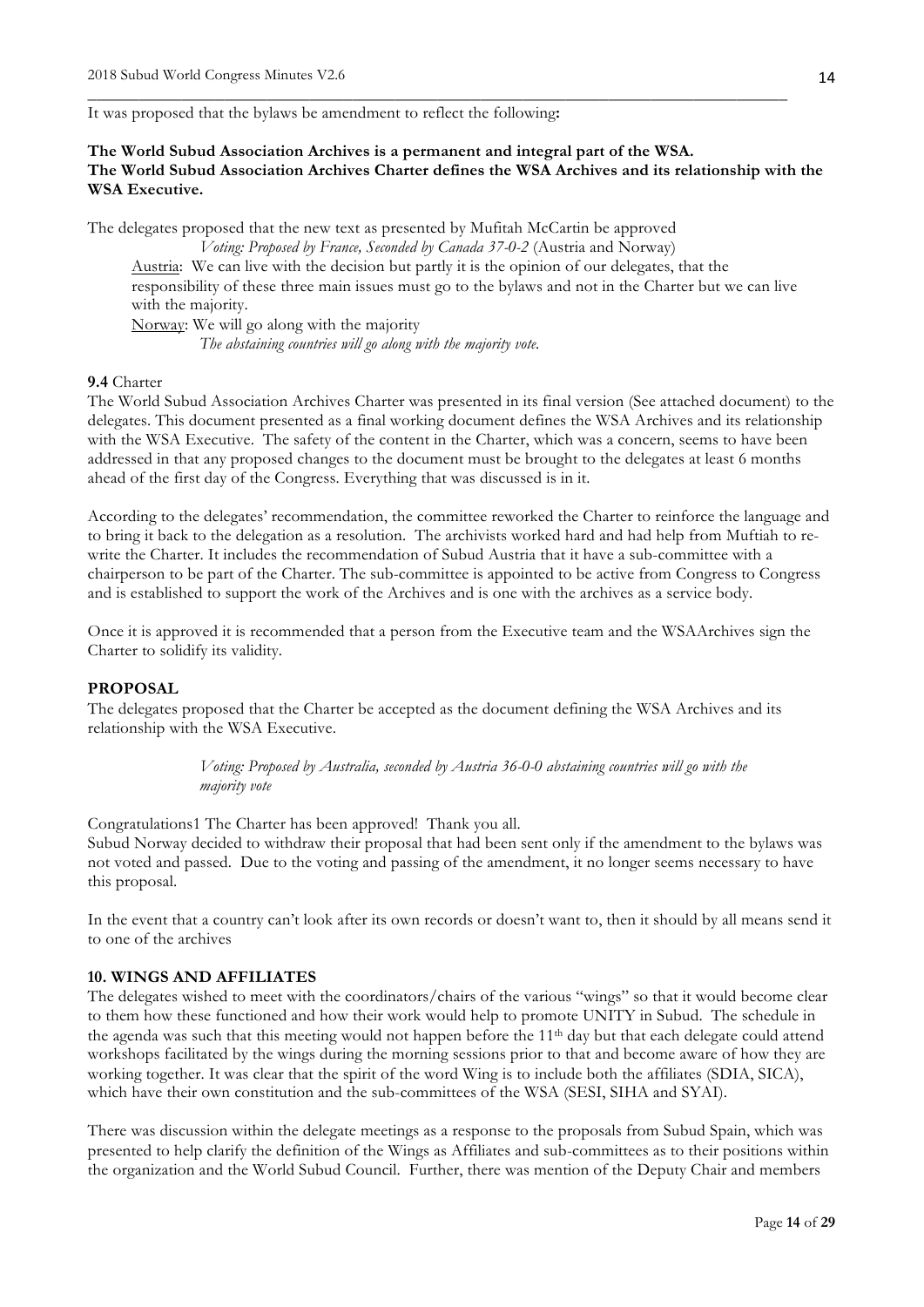\_\_\_\_\_\_\_\_\_\_\_\_\_\_\_\_\_\_\_\_\_\_\_\_\_\_\_\_\_\_\_\_\_\_\_\_\_\_\_\_\_\_\_\_\_\_\_\_\_\_\_\_\_\_\_\_\_\_\_\_\_\_\_\_\_\_\_\_\_\_\_\_\_\_\_\_\_\_\_\_\_\_ of the Executive team, that is, the Vice Chair, treasurer, accountant and administrator with regards to their attendance at the Council meetings.

With consideration to the World Subud Council, since there is confusion with regards to who can be part of the world Subud council meetings, it was proposed by Subud Spain that clarification on this point be established.

According to our bylaws only the WSA Chair, the WSA Executive Chair (Formally ISC), the Zone Representatives who speak for their members, the International helpers, the SDIA and SICA chairs, and the chair of the Muhammad Subuh Foundation (MSF) are members of the council. However, the only voting members of the council are the zone representatives who also function as the Directors of WSA.

**10.1** With regards to the wings and their position on the Subud World Council and their attendance to meetings, Subud Spain **recommends** that:

a) if the deputy chair or other members of the Executive team, and the sub-committee chairs (SESI, SIHA, and SYA) are to be included in the World Council meetings, delegates to the World Congress should consider preparing an amendment to the WSA Bylaws (to be voted on at the 2022 World Congress). Consideration should be given to the economic factor at the same time, taking into account the current shortage of funding for WSA.

b) Taking into account the funding situation, Subud Spain also proposes a careful study of the possibility of reducing as much as possible the expenses of the WSA itself and its Executive, as well as that of the World Council at its annual meetings. In this way, international helpers could have their budget lines increased so that they can properly serve the members of the groups in their respective Areas.

c) In view of the above, and the need for a revision of the current Bylaws, Subud Spain proposes that for the next period a group of **experts be formed to study the possibility of updating and improving the Bylaws**, thus filling several of the legal gaps that exist in them today. Furthermore, that any changes to the Bylaws be circulated to the delegations in strict compliance with the requirements of the existing Bylaws. (Circulated to delegates at least one year ahead of the coming World Congress 2022, that is, in 2021)

It was recommended by the delegates during the presentation time of the Wings to the delegates that the Wings, especially SICA, need to **communicate** more often and more completely about their activities and that these include activities by the general membership and not just large activities but also smaller ones.

Another comment during this time was that it is important that the projects, as they are proposed, reflect the latihan in the world. It was mentioned by SDIA presenter that the leaders of projects are usually Subud members and that the Latihan is, therefore, reflected in their work.

It was also mentioned that the zone representatives should be included in the communication process as they are the lead points to the countries and members, Further, we need to pay attention to the languages of communication to all our members. Attention to having the Latihan in the world should be an important part of any project proposed and supported.

#### **11. Muhammad Subuh Foundation**

#### **11. 1 Gran Salon at Amanecer in Colombia (Big House Subud Centers) MSF and WSA delegate meeting:**

Arsad Medina, President of Subud Colombia, gave a presentation on the International Subud Center, Amanecer that holds the Gran Salon. Amanecer was established to hold the 9<sup>th</sup> World Congress in 1993. The capacity of the Gran Salon is to hold 1000 people. There have been some zone meetings and gatherings in the Gran Salon in the Amanecer center in cooperation with the interest groups such as SICA and SYIA. Subud Colombia members have tested with the IHs as to the content of the center, Amanecer, for Subud. There was an assessment of the actual needs of Amanecer in order for it to be a feasible center for meetings, that is, its physical infrastructural needs, needing to be upgraded to be a functioning center offered for meetings to the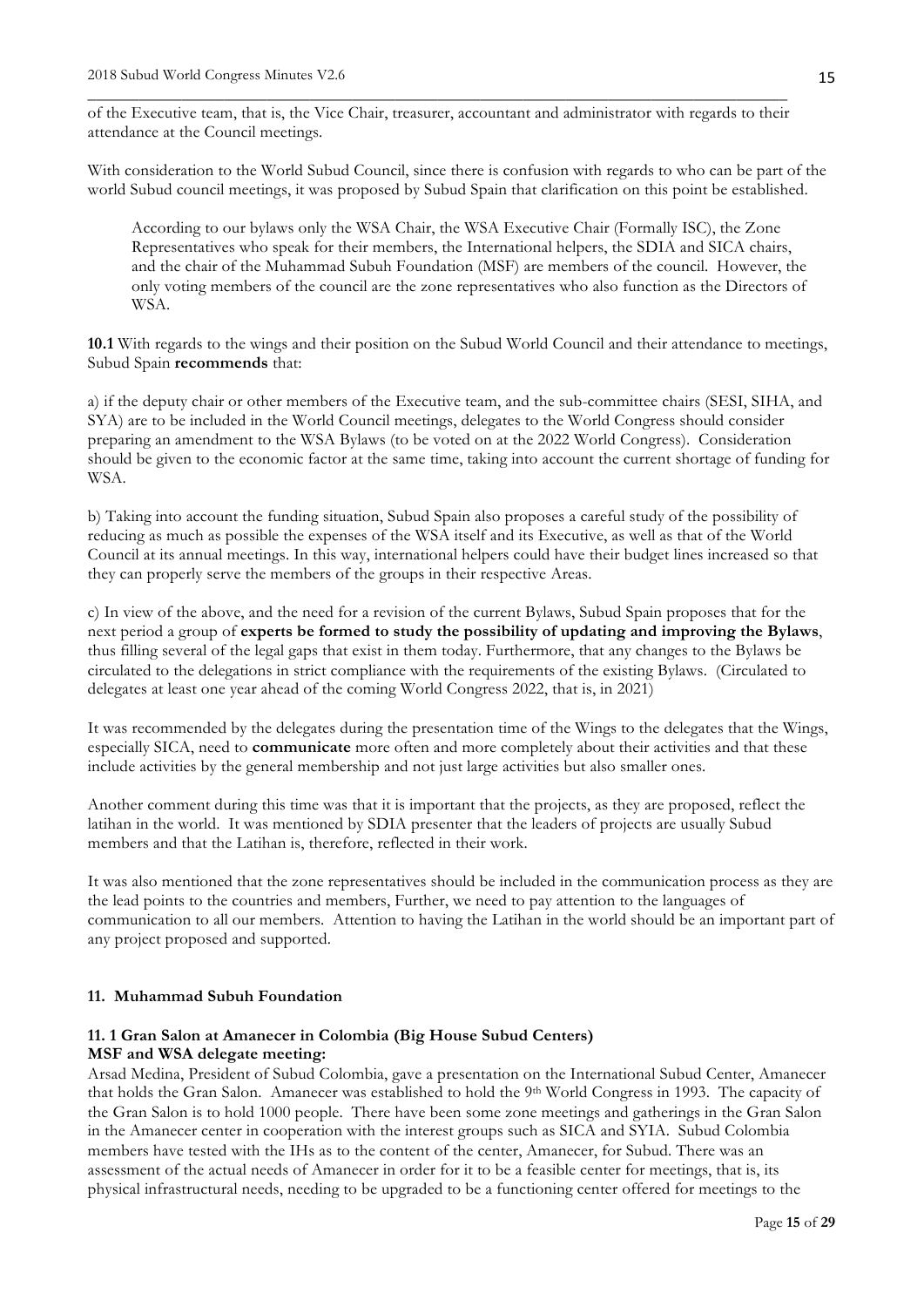general public. There were initial fundraising efforts, especially to upgrade the roof, which were supported by MSF in mutual cooperation.

\_\_\_\_\_\_\_\_\_\_\_\_\_\_\_\_\_\_\_\_\_\_\_\_\_\_\_\_\_\_\_\_\_\_\_\_\_\_\_\_\_\_\_\_\_\_\_\_\_\_\_\_\_\_\_\_\_\_\_\_\_\_\_\_\_\_\_\_\_\_\_\_\_\_\_\_\_\_\_\_\_\_

Arsad continued to explain: In the process of organizing the transfer of the title, we needed to have a strategic plan for the Fondación Amanecer. We needed to have a plan for how it would be organized and used. We called people all over Colombia to build it from the grassroots. To get their support, during the Gathering of the Americas, all the stakeholders came together to finalize the process. A meeting with all stakeholders; MSF, WSA, Amanecer Subud group, Colombian Subud Association, the restaurant, the hostile and several projects, one of which is an agrology group in the surrounding community of the location took place at Amanecer. All Subud groups in Colombia were asked to participate in kejiwaan work with regards to the Gran Salon. We, through these processes, achieved the goal of having everyone know and support the process. Three main points

- 1. Recover and strengthen the unity of all the actors in the Amanecer process,
- 2. Conviviality agreement everyone committed especially the residents of Amanecer,
- 3. Guarantee the process that Amanecer and the Gran Salon are sustainable. With the condition that

this process will maintain the content of Amanecer and the Gran Salon, and keep track of holding the Center for Subud in the World.

With this presentation you have an idea of the support that we need. Therefore, we would like to have a subcommittee to help support the centers. And not only in Colombia but all the International Subud Centers around the World. Therefore, the signature of this document is the first step in the long process.

With regards to the title of the Asset changing from MSF to Subud Colombia, as managers of the Asset for WSA, there was a discussion concerning the financial responsibility of the WSA toward the management of the Gran Salon. It was made clear that MSF would continue to provide funds for a period of time to help with the maintenance of the Gran Salon.

The center has been upgraded, roof, toilets and other repairs. It is now in a situation that it is a building that can be made available to the public. The harmony is the greatest asset that is returning to the Amanecer project. People are talking together and working together. The reality is that Amanecer is working in harmony, with people coming together in unity with our mutual goal. It is important to remember that it is an international center having been internationally funded, and we have a responsibility to take care of it as such.

With the transfer of title, it will be important to have a clear business plan in place so that all countries can support the center. There are now some solid projects, which are being set up. We need a staff of experts to help set up projects and to see that these projects are being supported. This is in place and everything that needs to be done to make it a center that is usable has been supported by MSF. Father, Zone 7, 8, 9 and wings and IHs have supported the process so it has been a joint-effort of Area 3 to facilitate this process.

Subud Colombia has designated one person who lives in Amanecer to supervise the management process. (It is Hoped that Rosario who is from Colombia and speaks Spanish will visit Amanecer and witness the process when she comes to Colombia) Wings, SDIA and the new SICA Latin America and national wings are active in working on the project.

Marston Gregory (MSF chair 2014-2018) mentioned that WSA is not responsible for the whole financial burden but with a split of financial support. The review process will be in three years and there would, therefore, be the opportunity to present again to the next Congress. There is an understanding that there are sufficient safeguards to move forward with the process to transfer the title. Transferring the title does not mean that MSF drops its support but will continue in full support of its needs to make it a success.

To receive support from the countries with regards to the agreement to hand over the title to Subud Colombia it was proposed by the delegates that the letter of agreement between WSA and Subud Colombia be signed by the President of Subud Colombia, Arsad Medina, and the current Chair of WSA, Elias Coragem Dumit.

#### **PROPOSAL**

It was proposed that the letter of agreement between World Subud Association and Subud Colombia as written and presented to the delegates be signed during this congress. (See attached document)

*Voting; proposed Australia, seconded Norway 36-0-2 abstaining countries will follow majority vote*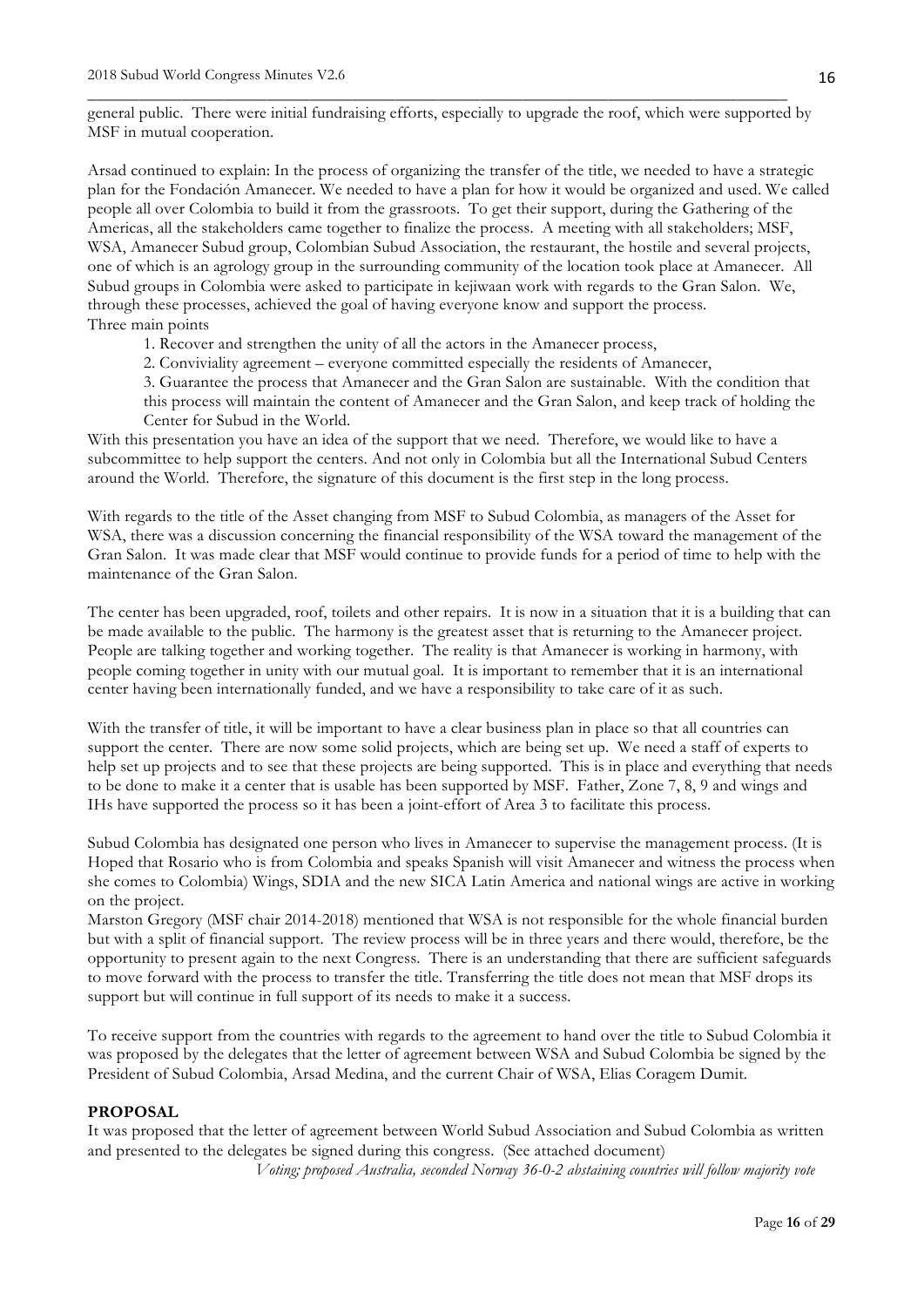*This is not new it was decided last year but this is a way in which they will work together that is the transfer of title. Austria and Argentina will go with majority vote.*

**11. 2 SUBUD SPAIN** would like to see the new MoU which would reflects the changes in the organization of MSF with regards to the relationship between MSF and WSA.

\_\_\_\_\_\_\_\_\_\_\_\_\_\_\_\_\_\_\_\_\_\_\_\_\_\_\_\_\_\_\_\_\_\_\_\_\_\_\_\_\_\_\_\_\_\_\_\_\_\_\_\_\_\_\_\_\_\_\_\_\_\_\_\_\_\_\_\_\_\_\_\_\_\_\_\_\_\_\_\_\_\_

It was stated during our meeting that the MSF trustees met and reviewed the MoU and looked at the bylaws. Since the MoUs have no legal standing and the bylaws are so clear in every way the trustees asked that we do not do a MoU but stand by the bylaws. Everything in the relationship between MSF and WSA is in the bylaws.

Why did past chairs have a MoU? In the past, acting as directors, the representatives had a year to make changes. It is right that a MoU has no legal status but, because we change how things are done over the years, there are a lot of things that are not in the bylaws because we cannot change the bylaws every four years. For example, the selection process of the new trustees must be reflected in a MoU. It might be better to create a letter of agreement rather than creating a MoU that might be viewed as trying to circumvent in any way the bylaws. Marston, as the MSF chair stated that they would be willing to sign a letter of agreement if, after the MoU is reviewed piece by piece and compared to the current bylaws, it is still viewed as advisable. As a matter of fact, envisioning that this might be necessary, members of the board of Trustees have prepared a MoU, which they are willing to share.

Based on the discussion for the need of an agreement beyond the bylaws of MSF to clearly establish the continued relationship between MSF and WSA, the following proposal from Subud Spain was submitted to the delegates for a vote.

## **PROPOSAL**

It is proposed that the old letter of agreement/MoU between MSF and WSA be reviewed and that changes to any parts that are not clear be clarified, and that the letter of agreement should subsequently be signed with its revisions, updates and changes, if any, clearly written.

*Vote: proposed Spain, seconded Italy 37-0-1 Netherlands will go along with majority*

# **12. FINANCES**

#### *Finance Report to Congress 2018:*

Dr. Hilaria Dette, WSA Treasurer, gave a full report on WSA's finances from 2014– 2018. The theme "Why do we need WSA" was presented as a title for the report, which is meant to help grow awareness in the countries of the work of the WSA to encourage larger contributions to fund the activities of the WSA.

During her presentation, Hilaria detailed the expense side of the budget and the income side of the budget reminding everyone that the quarterly reports on the budget were uploaded to the Subud.org website as well as distributed to countries. In these reports, a detailed accounting of the expenses verses the incomes is given for all members to look over.

The WSA is the organization that has for its mission to carry out Bapak's mission and to enable all humankind to worship Almighty God and to do things that cannot be done on a local or national level.

- 1. IH travel is funded in part through MSF and through WSA. The IH travel to help keep the latihan in its purest form as it was received from Bapak without mixing any other kind of practice. Hilaria noted that the international helpers were able to travel to most of the countries in their areas at least once during this four-year term.
- 2. Give everyone a chance to read Bapak's words by providing funds for translations. One expense during this term has been the publishing of the book "Advice and Guidance for Bapak's Helpers" which is now available in Spanish and English and is being distributed and sells for 10 euros per book due to a grant for this from the Farkas fund within the MSF. Each delegation will receive two copies of the book free of charge to take back to their countries (French versions will be available at a later date)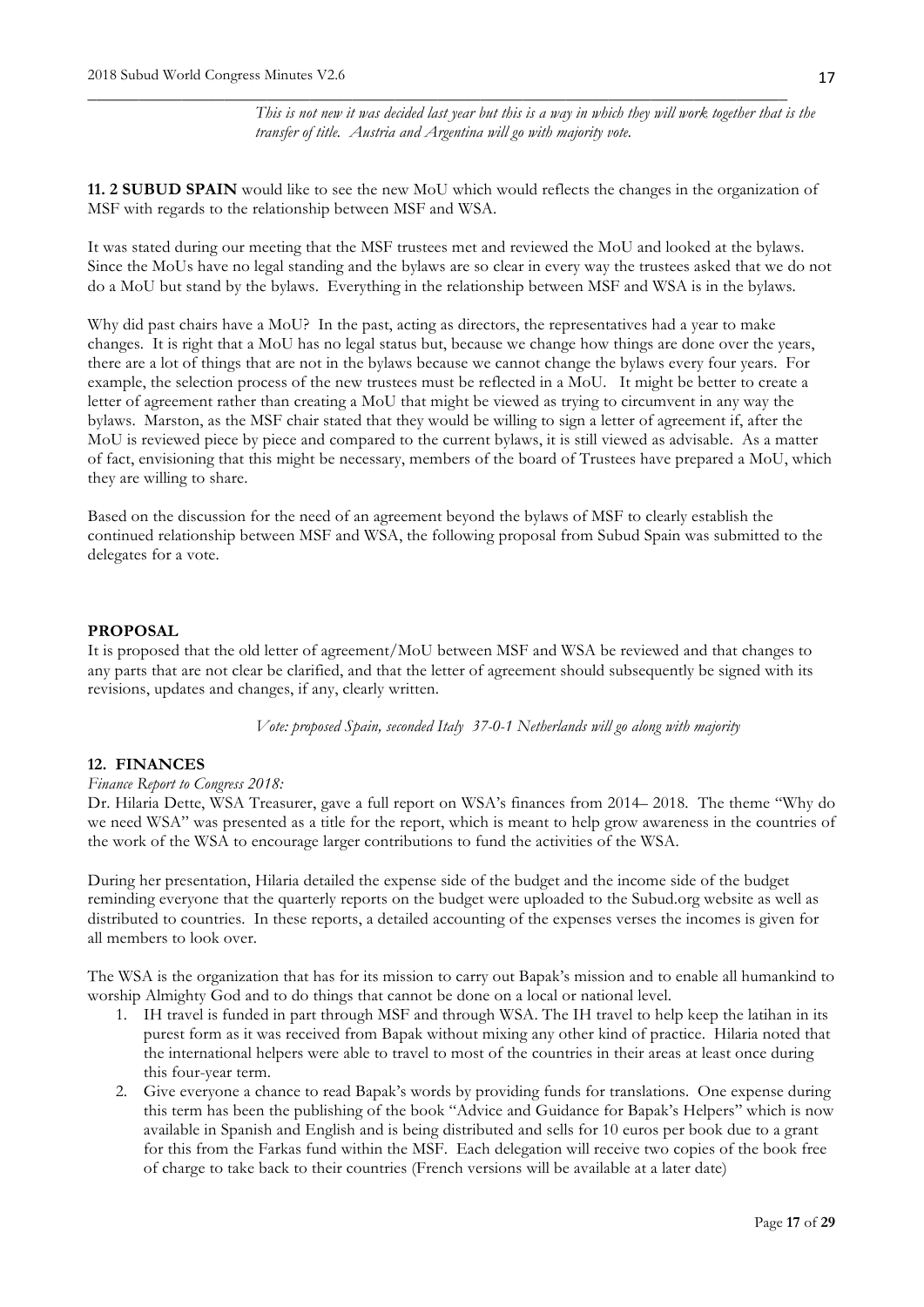- 3. Human Activities: Care support, Youth Programs, Cooperation with the wings and support to the zones for meetings and travels of zone representatives.
- 4. Services Fund for chairs up to a certain amount and for the Executive to travel for their work.

\_\_\_\_\_\_\_\_\_\_\_\_\_\_\_\_\_\_\_\_\_\_\_\_\_\_\_\_\_\_\_\_\_\_\_\_\_\_\_\_\_\_\_\_\_\_\_\_\_\_\_\_\_\_\_\_\_\_\_\_\_\_\_\_\_\_\_\_\_\_\_\_\_\_\_\_\_\_\_\_\_\_

It is the policy of WSA to apply good governance when distributing the money so that it reaches most of the members in some way. The expenses show that there is a gap between what we receive and what goes out. So that this area of the budget, which is the gap in income, and is called fundraising that falls mostly on the shoulders of the treasurer be removed.

When asked about the Care Support, Hilaria mentioned that the Care Support fund has been established only for emergencies and dedicated to **all** countries that do not have their own ability to have funds such as an Almoners fund or government funds to help support emergency situations.

One of the challenges that exists with our finances is finding ways of motivating member-countries and enterprises to increase donations to WSA and developing connections with individual members. MSF continues to fund three categories of the budget called the three pillars; international helper travel, archives and Subud centers. The recommendation, at this time, is that the incoming Executive team; establish a fund that would help provide a clear, transparent and sustainable way to support the ongoing activities of WSA. Further, it was the recommendation of the treasurer and working parties at the congress that well established centers use their properties to help raise funds to maintain their own centers and to help support the activities of WSA, as exemplified by what is called "Centerprizes".

#### **FINANCING PROPOSALS:**

During the discussion that followed, Ecuador felt that more communication was needed to bring clarity of the ongoing needs of WSA and to communicate the minimum needed by member-countries to support WSA. Further, Britain stated that the zone representatives and their countries could prepare more detailed budgets for review each year. These budgets should make clear the expected income and expenses and that the budget should be based on the **actual** financial situation each year.

As a result of the discussions by those present, both of the proposals submitted to the WSA by member countries were reviewed and voted upon. These proposals do not in any way limit the use of other means of funding the activities of WSA. For example, the idea from Sulfiati Harris of the BIG FISH (now in Subud Village) that is a lot of small support donations can create a big fish support is another possible way of funding activities. The treasurer welcomes any amount of money coming from countries is that for 100 or 10,000 the amount is not the most important , but the willingness to support is the important piece in this equation.

Two proposals on ways to fund the activities of WSA were submitted to the delegates by member-countries:

## **12.1 Subud Canada** submitted the following:

That the job of fundraising to supply the needed income for the expenses which can be adjusted to the income start prior to passing a budget for the following year and that no line be left to future fundraising. It would mean that a balanced budget would be passed during the council meeting. It was noted that the budget cuts if needed would be determined during the Council meeting based on consensus.

#### **First Proposal**

Preamble: The purpose of this proposal is to promote shared responsibility by the members of the WSA for fundraising for the annual WSA budget.

In recent years, the WSA Directors (Zone Representatives) have approved annual WSA budgets in which 25% or more of the WSA income is itemized as "fundraising", and the WSA Treasurer has had the sole responsibility for fundraising to fill this gap.

Therefore, be it resolved that, prior to the annual WSA meeting;

- 1. The Zone Representatives review the WSA draft budget with the countries in their respective zones and solicit from them pledges in support of the WSA;
- 2. The SESI chair solicit pledges in support of the WSA budget from Subud entrepreneurs around the world;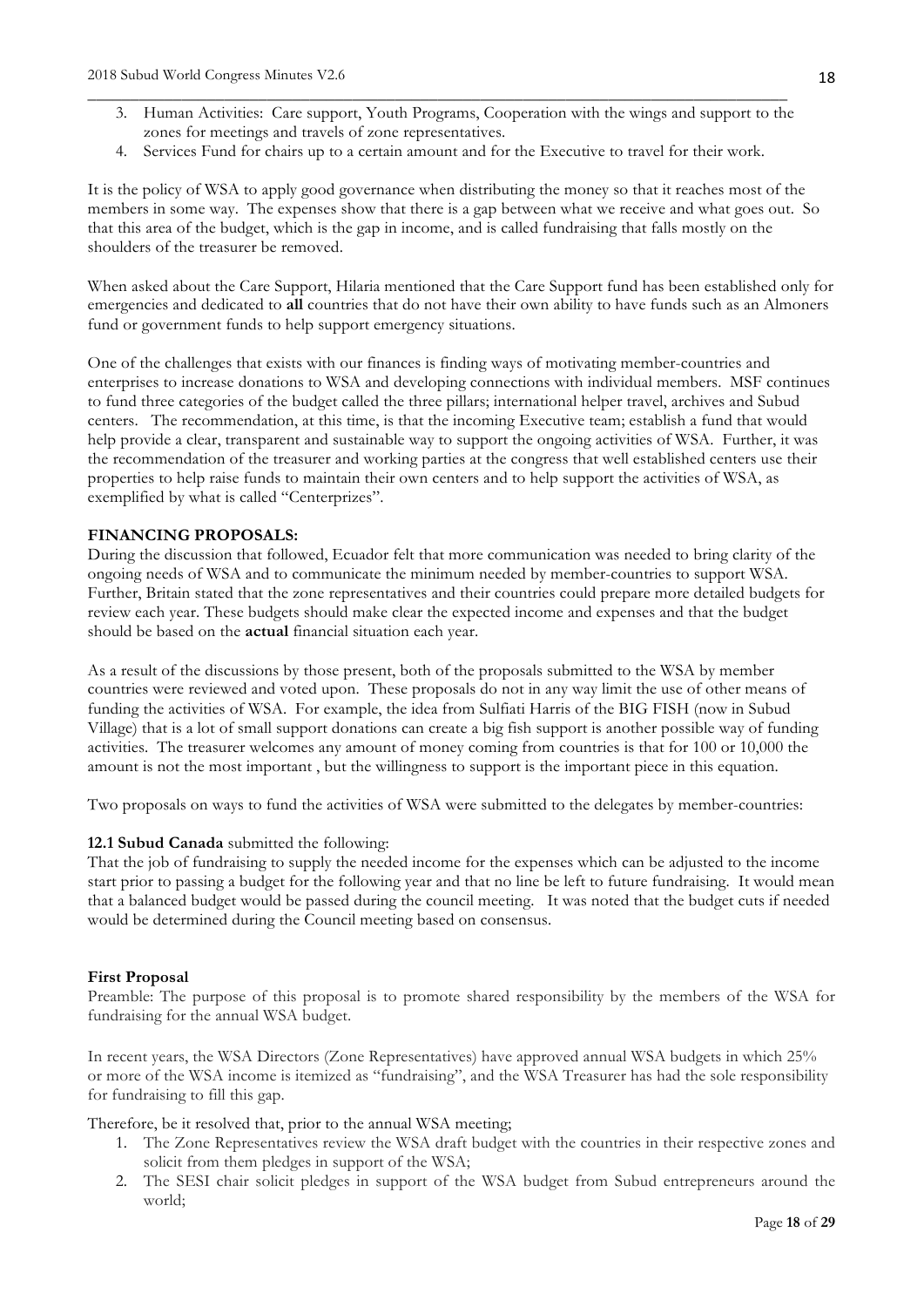3. With this information, the Zone Representatives, as Directors of the WSA, aim to pass a balanced budget in which there is no item on the income side requiring future fundraising;

\_\_\_\_\_\_\_\_\_\_\_\_\_\_\_\_\_\_\_\_\_\_\_\_\_\_\_\_\_\_\_\_\_\_\_\_\_\_\_\_\_\_\_\_\_\_\_\_\_\_\_\_\_\_\_\_\_\_\_\_\_\_\_\_\_\_\_\_\_\_\_\_\_\_\_\_\_\_\_\_\_\_

4. These responsibilities of the Zone Representatives and SESI Chair be included in their job descriptions.

# **PROPOSAL**

It was proposed that we accept the proposal submitted by Subud Canada to help create a budget that reflects the true state of funding from the members in each zone. To help change the current policy of operating with a 25% gap which then creates the situation where the treasurer is in a position of raising the funds needed to balance the budget. This would have all parties, representatives, SESI chair and other individuals to share in the balancing of the budget.

#### *Voting: proposed Australia, seconded New Zealand 25-1-7*

Colombia, as well as the countries abstaining, was concerned that funding is the responsibility of all and that this proposal is only a piece of the whole puzzle. They were able to go along with the majority.

**12.2 ZONE 7 (Canada, Mexico, USA)** proposed the following: (See attached proposal from zone 7) Subud Canada, Mexico, and USA submitted a proposal to establish an endowment fund that would be an attempt to build stability in the financing practices of WSA. There was a question as to where the money would go while the fundraising is happening for the endowment fund. It was noted that if there is a clear intention to establish an endowment the money can be placed immediately within the MSF structure. It would need to be very clear as to how the disbursement of this endowment would be operated. How the percentages of the fund would be used for the activities of WSA would be part of the writing of the endowment fund proposal.

In its presentation to the delegates MSF explained that it had two funds – the general fund which was distributed at the discretion of the trustees, that is, they could distribute where they saw fit, and the endowment which was distributed according to the rules and objectives of distribution which are part of the particular endowment fund when set up. The trustees are bound to uphold these rules and objectives. So, in setting up its endowment fund, the WSA would pre-determine how the funds would be distributed and this would then obligate the trustees to be diligent in observing these objectives. It is possible to set up the endowment where some chunks of the money are used more quickly. There are also other ways in which the fund can be set up for distribution once the long term objectives of the endowment are clear.

# **Second Proposal**

Hardwin Blanchard explained that the endowment distribution for example, could be 10% for immediate distribution to help sustain WSA Activities and 90% to build the long term fund. Further, it was explained that once we have an endowment fund with MSF we will follow their portfolio which is managed by our Subud sister, Helen Jelman, a professional broker. A 6.5% return is conservative, but over the long term, is a good return which is what the MSF endowment fund return is on a yearly basis.

This proposal was given as an explanation of how the fund could be set up for distribution of funds to support the activities of WSA and for the long term.

# **PROPOSAL**

Therefore be it resolved:

That WSA establish an Endowment Fund, whose income shall be used to support the general operations of WSA, and other special activities as are appropriate.

Furthermore, that a working party be established at the 2018 Subud World Congress to develop the following:

- Legal structure
- Management and investment
- Policies on use of income Publicity and fundraising
- Short-term and long-term goals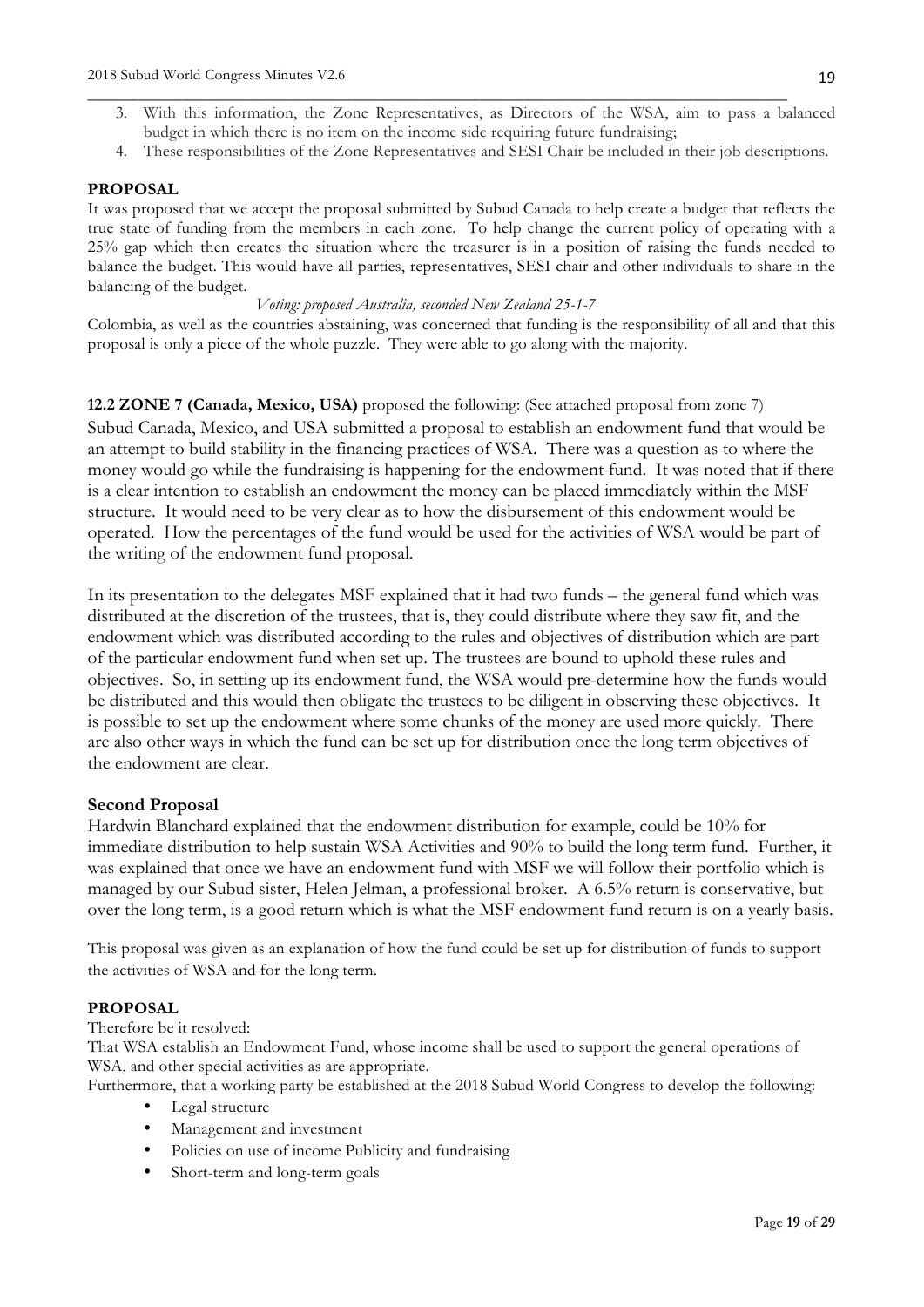• Zone 7 recognizes that WSA is incorporated in the USA, so that the USA laws of UPMIFA (Uniform Prudent Management of Institutional Funds Act) govern the management and use of the Fund.

\_\_\_\_\_\_\_\_\_\_\_\_\_\_\_\_\_\_\_\_\_\_\_\_\_\_\_\_\_\_\_\_\_\_\_\_\_\_\_\_\_\_\_\_\_\_\_\_\_\_\_\_\_\_\_\_\_\_\_\_\_\_\_\_\_\_\_\_\_\_\_\_\_\_\_\_\_\_\_\_\_\_

*Voting: US proposes, Netherlands seconds 35-0-1*

There was a clear intention of setting up the endowment at once. Hardwin Blanchard of the zone 7 working party stated that there is already 20.000USD in pledges. He brought to the meeting a fund raising form to be implemented immediately so that the present Congress members can initialize the endowment fund. After congress monies will be sent to the Wells Fargo bank in USA (which already holds some of the WSA funds) earmarked for this purpose.

It was also clarified that MSF would undertake to held the endowment fund in the name of WSA if there was a total pledge of 200,000 in the fund. Further, in response to a question from Subud Canada, the MSF will agree to hold the build-up of funds if there is a clear intention to build the fund to the required amount and if WSA does the legal preparation of the endowment to clearly mark the distribution parameters of the endowment fund.

# **13. Policies presented to the delegates resulting from various working parties throughout the congress.**

Communication: There has been a working group on communication with Sebastian Medina, which we hope will answer Subud Venezuela's proposal on communication.

On day 10 of the Congress policies and recommendations were presented to the delegates, which arose from working parties of the delegates during the congress:

These included -

- Selection process of new officers and world congress site for the future working party
- Subud Centers and Centerprizes from Subud Great Britain
- Sub-committee for large Subud centers (Amanecer and Wisma Subud) Subud Colombia
- Subud Youth representation; Coordinator and youth representatives by zone youth representative
- SICA SDIA relationship with countries to improve through communication and involve the zone representatives as the connecting point between international and national and local organizations
- Mental Illness and Crisis paper from Matthew Moir
- Inclusion policy (voted) and recommendation for review by each country

# **13.1 SELECTION PROCESS FOR NEW OFFICERS DURING CONGRESS:**

Based on the findings and discussions of the working group on organization with specific reference to the voting of new officers and next world congress site, it was recommended by the working party that the following be adopted for the voting procedure during the next World Congress 2022. (See attached working paper from delegates)

## **Recommendation to next Executive Team prior to next World Congress**

Based on discussions of the working parties during the congress, the delegates of the 2018 World Congress make the following recommendations to the incoming WSA Executive Committee and International Helper team, so that a more inclusive process be formulated before the next world congress so that the process involved provides to the delegates more background of the candidates and that the criteria or needs of WSA be presented as part of the selection process of candidates. It was also suggested during the discussion that the international helpers could prepare the delegates with latihan and perhaps testing ahead of the presentation of the candidates. This in no way is meant to suggest that the current process of testing by the international helpers be rejected.

- Regarding the nomination and election procedures of the WSA Chair and Executive Chair ─
	- 1. the incoming WSA Executive Committee and International Helpers shall review the nomination and election procedure of the WSA Chair and WSA Executive Chair positions during the 2018 Congress to determine if there were deviations from established procedures and to determine how such deviations can be avoided in the future; and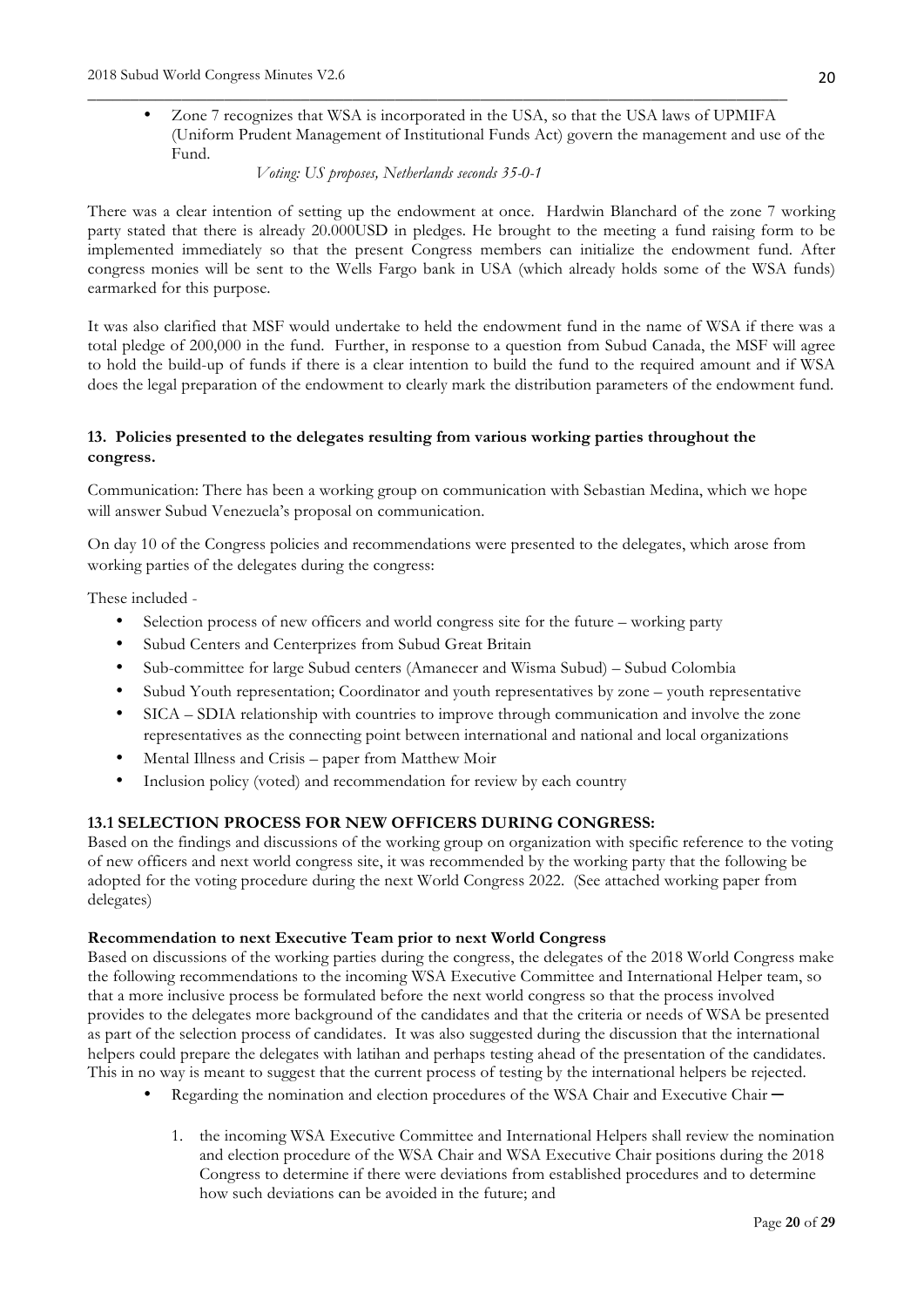2. the incoming WSA Executive Committee shall review the 2014 procedures and recommend revisions to allow the Delegates to receive and consider more detailed information on the candidates and to provide the Delegates a greater role in the decision-making process; and, when reviewing the procedures, the Delegates caution the incoming WSA to review the worrisome trend of including a candidate's generational history in Subud.

\_\_\_\_\_\_\_\_\_\_\_\_\_\_\_\_\_\_\_\_\_\_\_\_\_\_\_\_\_\_\_\_\_\_\_\_\_\_\_\_\_\_\_\_\_\_\_\_\_\_\_\_\_\_\_\_\_\_\_\_\_\_\_\_\_\_\_\_\_\_\_\_\_\_\_\_\_\_\_\_\_\_

• The incoming WSA Executive Committee shall review the process and procedures for the selection of the venue of the next World Congress with an eye toward providing the Delegates more information and a greater role in the decision-making process. The working party felt that there needed to be an overview of the outer criteria as part of the process. The WSA's review should include the timing of the testing and decision, allowing the incoming WSA team and the Delegates more time to deliberate.

To allow for more cohesion among the Delegates, the incoming WSA Executive Committee shall, when developing the schedule for the next World Congress, consider more opportunities for Delegates to get to know one another and to do latihan together before the Delegates' first meeting and to continue such opportunities during the course of the Congress. This Congress gave some opportunity to do latihan together but more kejiwaan time during the congress would be helpful. This congress also saw several sessions scheduled to help the coming together of the delegates in both an inner and outer way; however, this should be extended to include more time and attention to this process in a future Congress. In reviewing the process the suggested changes by the working party could be submitted for inclusion into the Book on Organization second drat.

#### *Recommendation of working party presented and applauded by all*

# **13.2 SUBUD CENTERS and GOOD GOVERNANCE;**

Following the working parties on Subud Centers the delegates of the 2018 World Congress have the following recommendations to the next WSA team for the next four-year term.

BE it recommended that:

Number 1

In order to broaden the life of Subud Centers and countries, and the work of Subud as an institution in the world, as mandated by the first Subud World Congress and reconfirmed at Wolfsburg, Christchurch and Puebla; it is resolved that the original remit of Subud committees on all levels of our association, that they facilitate the development of social, cultural and profit-making public enterprises is confirmed.

This remit will require committees to work closely with appropriate wings who can provide technical support, evaluation and oversight and can assist in identifying individuals to manage these enterprises. Development of social, cultural and profit-making public enterprises will require committees to provide time and space at meetings for discussion of future possibilities with all members of relevant councils.

# **13.3 Team of Experts, that is Task Force as advisors**

Number 2

It is recommended that the delegates request WSC and WSA Exec to continue to work with Bapak's Advice and Guidance Task Force to ensure that council members are aware of Bapak's vision of Subud and that means are provided at the Kalimantan World Congress to review and receive better ways to fulfil the wider aims that Bapak had for Subud.

Further, we recommend that the WSA executive establish a team of advisors in line with the proposals from the Future of Subud working group to advise and support them on the implementation of the WSA's policies and decisions.

#### **Question to delegates for these two recommendations**:

Delegates do you agree with the reminder that the policy passed in previous congresses be put into practice through action by the working together of the committees and wings so that all work together to implement social, cultural and profit-making public enterprises such as Centerprizes. This is to be worked out and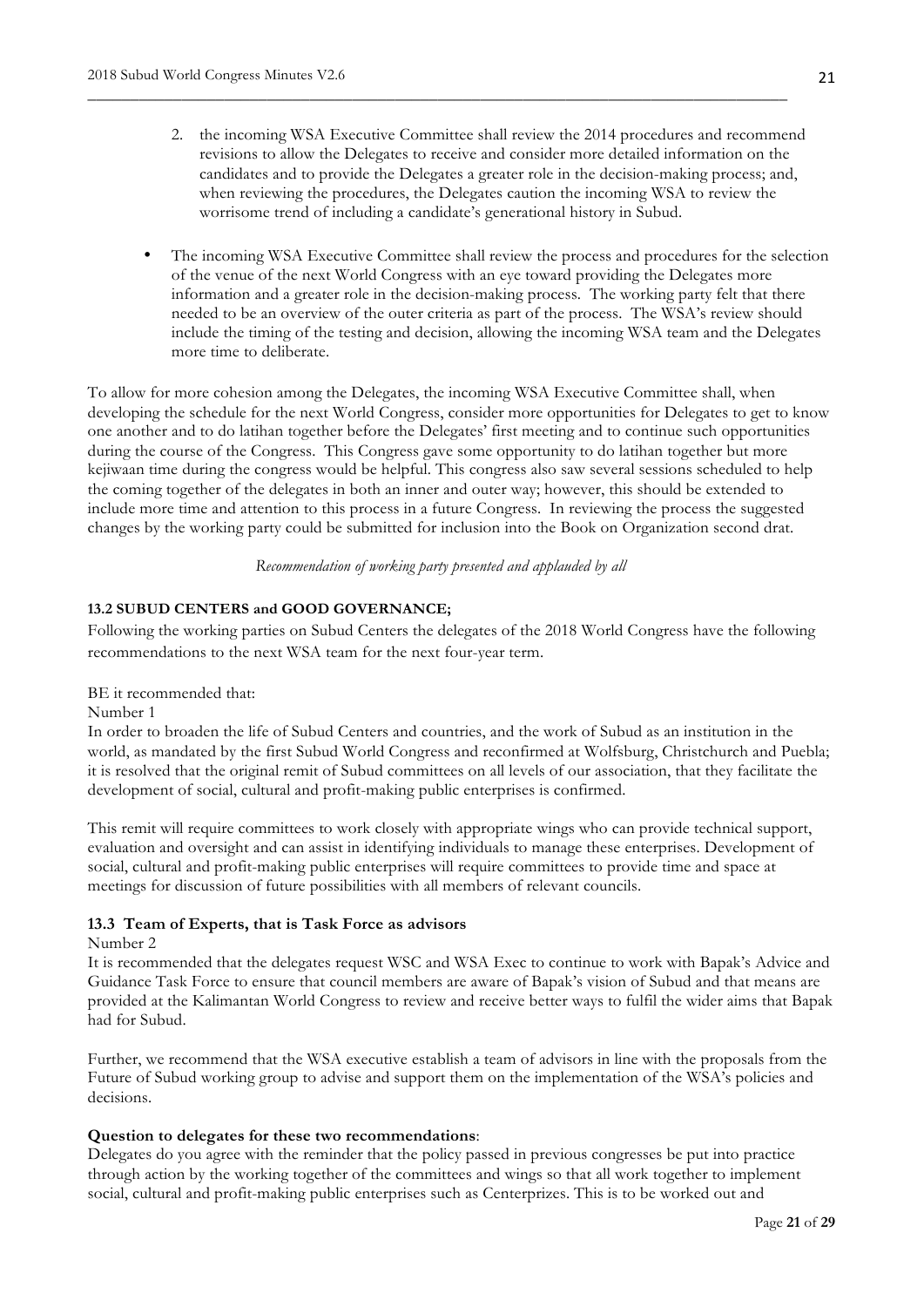established as a mandate for the next council for the next term. It is recommended that we start with small steps but make sure we all work together to continue to implement the UNITY of all Subud activities at the international and national/local levels. Further we ask if you agree to have the body of experts known as the Task Force continue to help groups to find better ways to fulfill the wider aims of Bapak for Subud

\_\_\_\_\_\_\_\_\_\_\_\_\_\_\_\_\_\_\_\_\_\_\_\_\_\_\_\_\_\_\_\_\_\_\_\_\_\_\_\_\_\_\_\_\_\_\_\_\_\_\_\_\_\_\_\_\_\_\_\_\_\_\_\_\_\_\_\_\_\_\_\_\_\_\_\_\_\_\_\_\_\_

#### *Recommendation proposed by Subud Britain and applauded by all*

Based on the workshop on the "Future of Subud 2025" the following paper was presented to the delegates

#### **13. 4 SUBUD Colombia** proposal for Sub-Committee

Subud Colombia put forth its proposal, as mentioned above, that a Subud Sub-Committee to the Executive be formed to help with the management of the big centers around the world. There are two big centers now in existence Amanecer in Colombia and Wisma Subud in Jakarta, Indonesia.

Subud Colombia agreed to rephrase their proposal to read as follows:

It is a recommendation to the next Executive Team to designate one person to be a coordinator to be responsible to look after the Subud Centers, right now Amanecer and the Gran Salon where in the relationship the WSA has a responsibility in the relatiobship and to come to a proposal to form a standing committee or subcommittee along the way if it is deemed necessary; that is, if there is a lot of intense work and therefore, a need to have a committee or subcommittee that it be brought to the next world Congress. BUT to have one person responsible to take care of the Subud Center at this time is what we would like to recommend. Subud Colombia agrees to this change.

*Recommended by the Executive and applauded by all*

## **13.5 SDIA and SICA and Sub-committees SIHA, SESI and SYIA**

With regards to these affiliates as well as with the sub-committees of SIHA, SESI and SYIA, it was recommended that the relationship between the international organizations and the national or local groups/committees be improved through greater communication. The communication should be implemented in the languages of the countries. It is important for all interest groups to communicate and have a good relationship with the local organizations and that work be done to implement projects that take the interest groups as united into the world. Further it is recommended that zone representatives be involved and become the connecting links between the international organizations and the national and local groups. The recommendation is to have the wings look at how they can support members in their involvement in the world.

#### *Recommended and applauded by all*

**13. 6 SYAI** - it was recommended that following on the approved proposal of the new structure for the Youth Activities sub committee that the representatives from each zone be tested within the zones rather than at the Congress. That for the future appointment of the youth zone representatives be selected from within each zone during their zonal annual meetings.

#### *Recommended and applauded*

#### **13. 7 MENTAL ILLNESS AND THE LATIHAN**

Based on the recommendation of the Puebla congress that the issue of Mental Illness and the latihan be reviewed by a working group, it was noted that a working party was not established but that a paper on Mental Illness and Crisis was prepared by Matthew Moir, an international helper and psychologist, and presented to the delegates at the Freiburg Congress (see attached paper)

It was recommended that the working party established in Puebla be reactivated to help helpers throughout our Subud World understand more clearly the difference between what we mean by "mental illness" and "crisis which arises from purification process of the Latihan". The working party would establish guidelines to assist helpers with the recognition of and response to these two different situations within the context of the advice and guidance of Bapak and Ibu Rahayu. As a result of this recommendation, a core-planning group has been formed for this purpose, with the additional goal of establishing a network of Subud mental health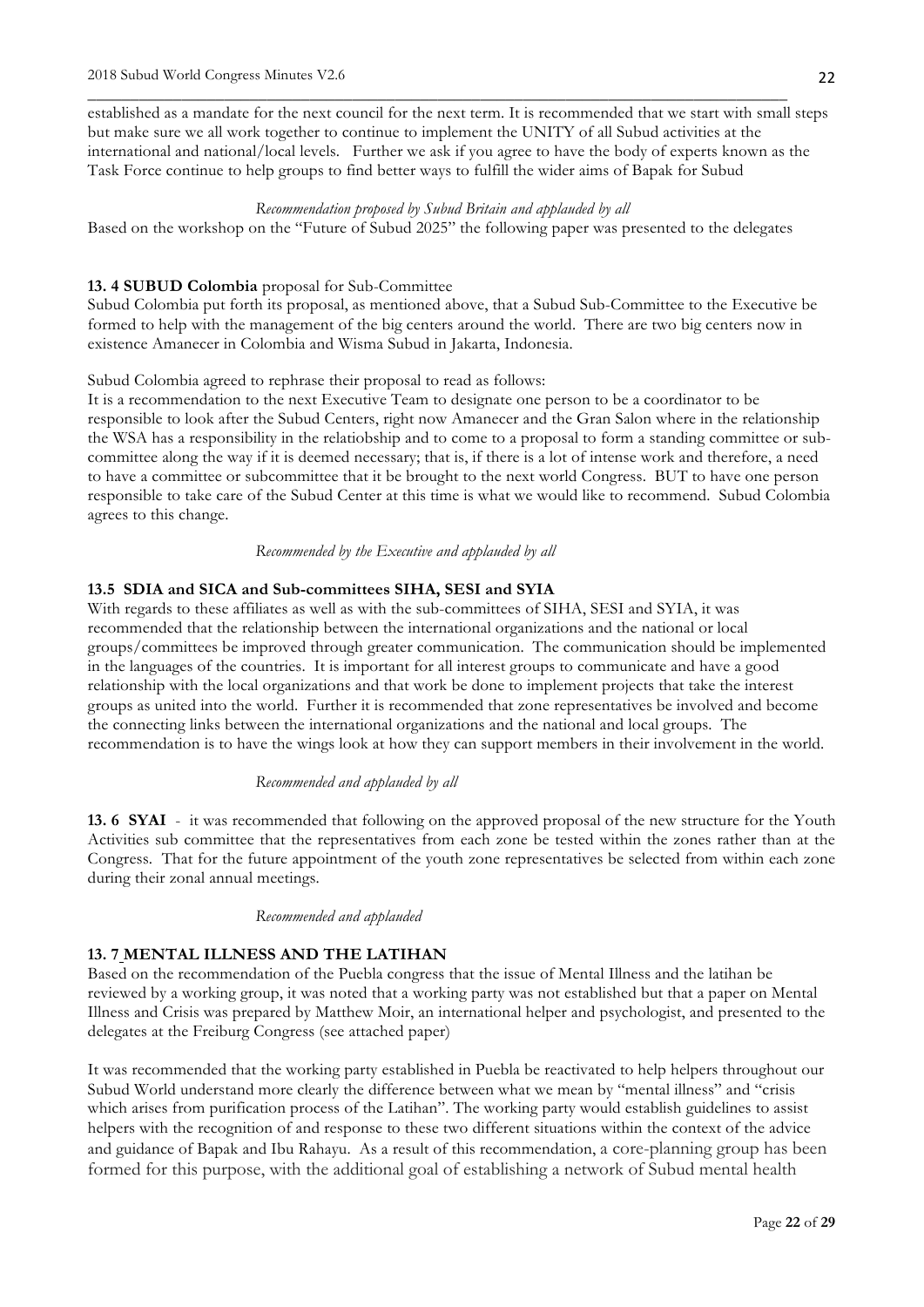professionals and experienced helpers worldwide to be available in an advisory and supportive capacity to helpers encountering these issues in their groups.

\_\_\_\_\_\_\_\_\_\_\_\_\_\_\_\_\_\_\_\_\_\_\_\_\_\_\_\_\_\_\_\_\_\_\_\_\_\_\_\_\_\_\_\_\_\_\_\_\_\_\_\_\_\_\_\_\_\_\_\_\_\_\_\_\_\_\_\_\_\_\_\_\_\_\_\_\_\_\_\_\_\_

Various members from the previous international helper dewan have made themselves available to continue to work on formulation of a policy for the next World Congress and to work on developing resources to be of support to helpers on this topic.

#### 14. **INCLUSION**

As a result of working parties during the Congress a policy and recommendations on inclusion was presented to the delegates:

#### **PROPOSAL**

It was proposed by the delegates of the 2018 World Congress that the WSA adopt the following policy of inclusion:

#### **14.1 Policy**

The World Subud Association **(WSA)** does not discriminate against any individual on the basis of race, color, religion, sex, sexual orientation, gender identity, national origin, age, disability, genetic information, or parental status, nor does it condone any such discrimination by any of its members. WSA is committed to diversity and inclusion and affirms that each member of the worldwide Subud community (Subud) has the right to participate in, benefit from, and contribute to all activities, programs, and services of Subud with dignity and respect. WSA affirms its obligation to ensure that it maintains an environment that is free from sexual harassment.

\*Note prior to voting on the proposal, it was clearly understood that this policy is to safeguard WSA from any legal proceedings which could be filed against it as an organization for discrimination, and that this is a WSA policy, as a not-for-profit organization in the USA. WSA by no means tries to dictate how any country is to view this policy and understands that each country will look at this policy based on its own cultural and legal status.

> *Vote: proposed by Germany, Seconded by USA 29-0-4 abstaining countries ready to follow majority vote Canada, Spain and Peru*

*Subud Austria suggested that we have a moment of quiet to make sure that we are feeling the right way to handle this.*

#### **14.2** Procedure

The procedure to implement the inclusion policy as outlined with the policy (see attached policy) was subject to the following recommendation by the delegates of the World Congress 2018 and is subject to each country's cultural and legal status. It is only a recommendation for the countries to adopt this policy.

# **RECOMMENDATION:**

Peru and USA recommend to form a working group on inclusion (see attached recommendation) In passing the WSA inclusion policy, the Delegates of the 2018 Subud World Congress of the WSA intend that the incoming WSA Executive Committee shall establish procedures to assist countries to carry out the policy to the extent practicable.

1. In addition, the Committee shall create a multicultural and multilingual working group to assist countries with their efforts to meet the needs of under-represented communities within Subud, such as LGBTQ+, people with disabilities, and other minorities, which is essential for their greater wellbeing in Subud. *The working group shall develop, and make available to countries and local groups, resources and recommendations to put into practice the policy in accordance with their unique cultural and legal contexts*.

2. The Delegates also intend that the incoming WSA Executive Committee shall address the multi-lingual diversity in Subud to ensure that each country can fully participate in international meetings.

It is recommended that the WSA form working parties made up of International helpers and other members to discuss inclusion within each country to formulate policies at the country level that would be respectful of the country's cultural and legal context and structure keeping in mind that Bapak told us that Subud was for all of Mankind. Prior to voting, it was understood by the delegates during a discussion, that in passing this recommendation the WSA couldn't expect individual member-countries to accept a policy of inclusion that is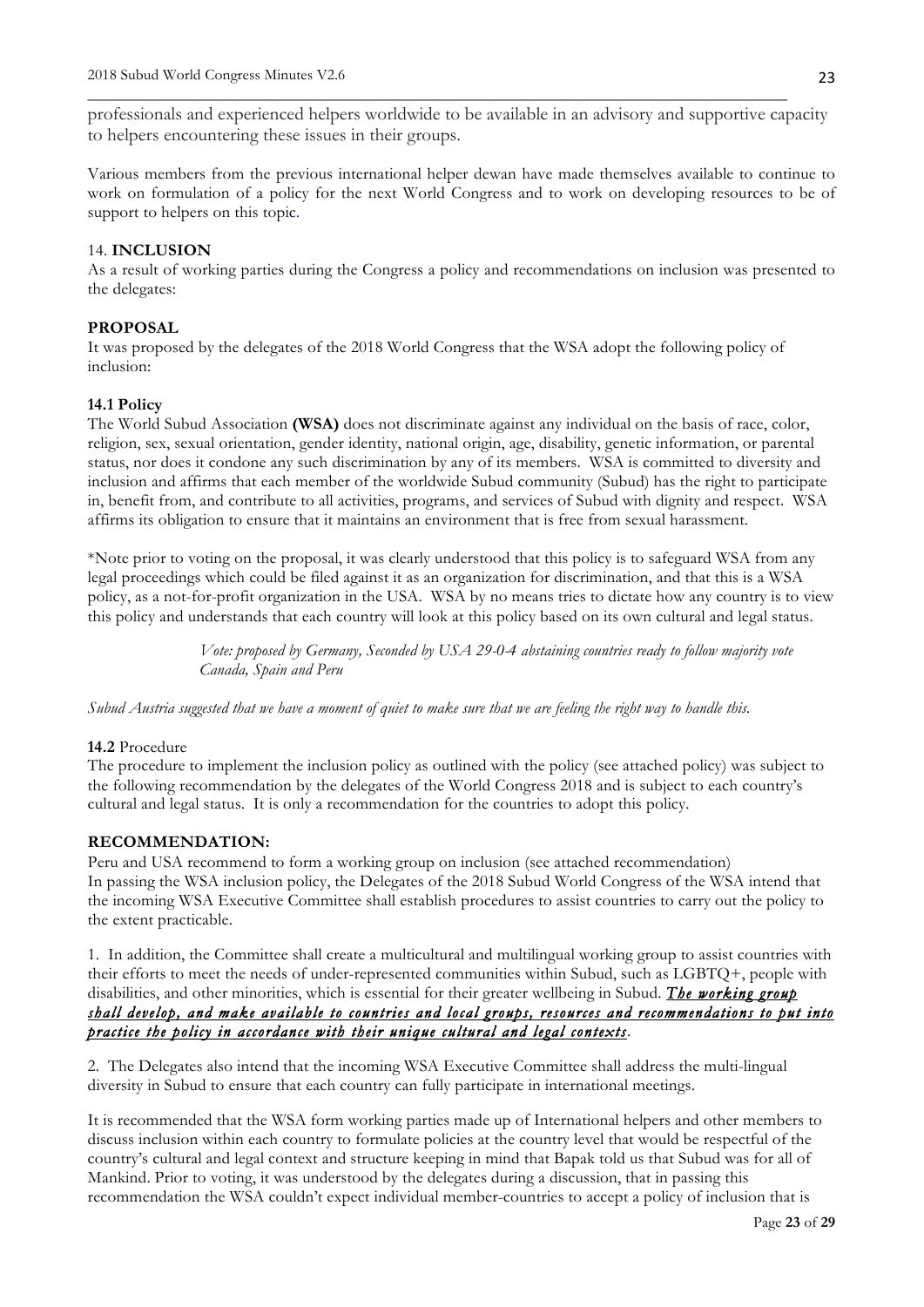contrary to their culture or legal status. Each country understands that they must work to formulate a policy that will be acceptable culturally and legally in their country and that the country is not being asked to implement the WSA policy.

\_\_\_\_\_\_\_\_\_\_\_\_\_\_\_\_\_\_\_\_\_\_\_\_\_\_\_\_\_\_\_\_\_\_\_\_\_\_\_\_\_\_\_\_\_\_\_\_\_\_\_\_\_\_\_\_\_\_\_\_\_\_\_\_\_\_\_\_\_\_\_\_\_\_\_\_\_\_\_\_\_\_

*Voting: proposed Australia, seconded Austria 29-0-5 abstaining countries will go along with the majority vote.*

In passing this recommendation, the delegates acknowledge that this is the first step in a continuous improvement process that the WSA team will carry forward in each term.

#### **NOTES:**

*All reports, supporting papers, proposals to host 2018 World Congress and Proposals and Recommendations to Congress were posted in the Google drive "preparation materials for delegates", the link to which was sent to all delegates prior to the Congress. Delegates had access to reports and supporting papers here prior to and during Congress. The majority were in English, Spanish, Bahasa Indonesia, and French.* 

*Any Reports, Proposals, Recommendations and supporting papers that were tabled during the Congress are listed here as Appendices and attached.*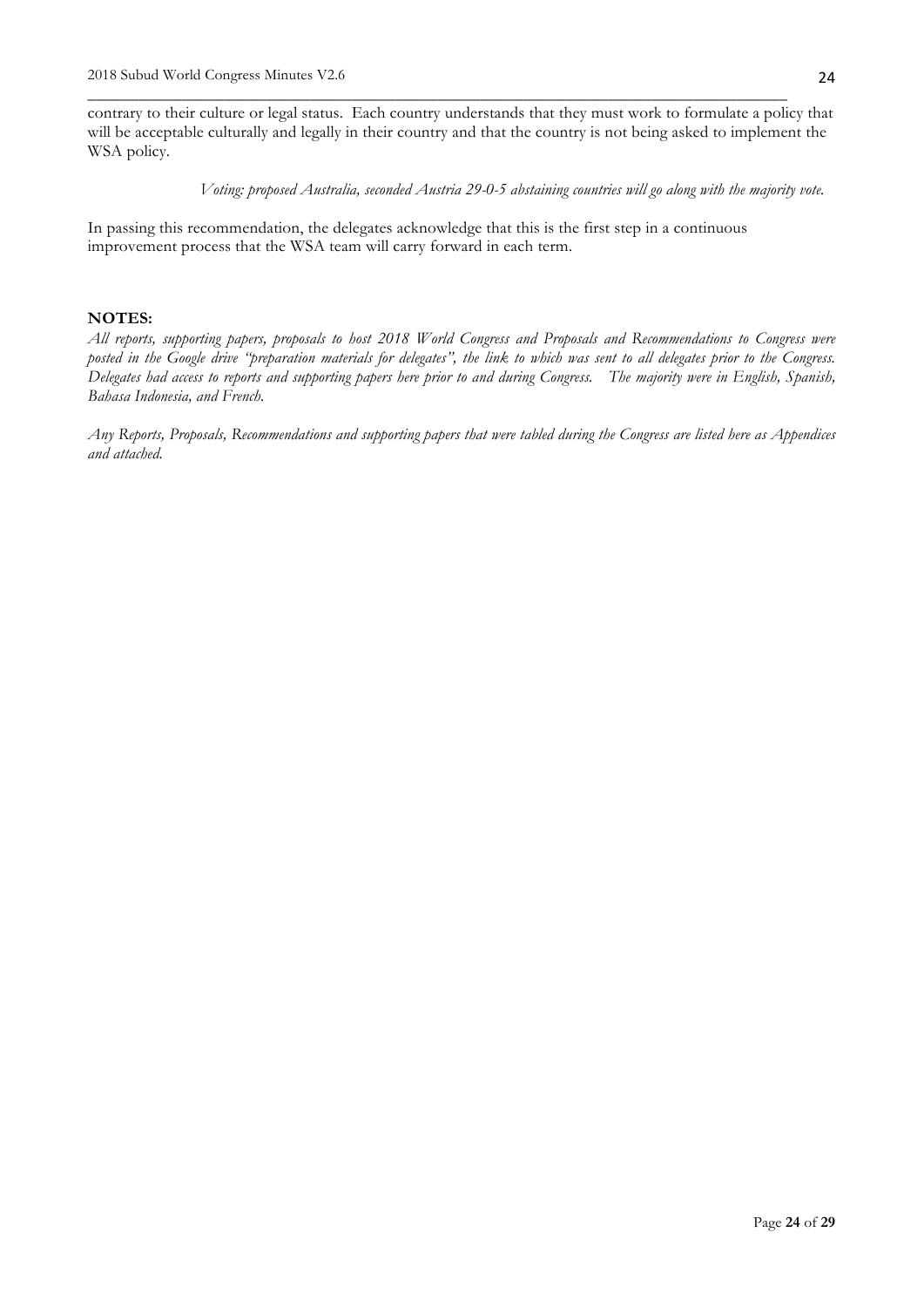# **Appendices - List of proposals coming from within the Congress working parties:**

\_\_\_\_\_\_\_\_\_\_\_\_\_\_\_\_\_\_\_\_\_\_\_\_\_\_\_\_\_\_\_\_\_\_\_\_\_\_\_\_\_\_\_\_\_\_\_\_\_\_\_\_\_\_\_\_\_\_\_\_\_\_\_\_\_\_\_\_\_\_\_\_\_\_\_\_\_\_\_\_\_\_

## **1. Bylaws amendment for WSAArvchives: (Wording changes)**

Amended WSA Archives Resolution

The resolution regarding the WSA Archives is:

1. The International Archives be known as the World Subud Association Archives.

2. The WSA Executive & WSA Archives (in conjunction with the MSF where appropriate)

continue to investigate the establishment of a permanent archive fund within MSF that can satisfy the long & short term funding needs of the WSA Archives

3. The WSA Executive together with the WSA Archives team develop an operational charter outlining the relationship and operating structure between WSA and WSA Archives in liaison with the WSA Executive

4. The WSA Archives Team, together with the WSA Executive, submits their recommendations from items 1 - 3 to the WSC by the end of April 2015 for ratification by the end of August 2015 or the next WSC meeting, whichever occurs earlier.

#### **New wording:**

*Preamble:* 

The delegates of the Congress of the World Subud Association (WSA) find that the purpose of the WSA Archives (is to collect, preserve, and provide managed access to—

- (1) the work of Bapak Muhammad Subuh Sumohadiwidjojo, the founder of Subud, in its original form together with the evidential and contextual basis for that work;
- (2) the work of Ibu Siti Rahayu Wiryohudoyo in its original form together with the evidential and contextual basis for that work; and
- (3) those records giving evidence to the historical development of Subud including**, but not limited to,** legal, informational, and financial aspects as normally archived by an organization of global significance.

*Therefore, be it resolved,* that the Constitution of the WSA is amended to add at the appropriate place the following:

**The World Subud Association Archives are a permanent and integral part of the WSA. The World Subud Association Archives Charter defines the WSA Archives and its relationship with the WSA.**

## **2. WSA Archives Charter (attachment)**

#### **3**. **Enterprise working party proposals to congress:**

#### Number 1

Work of Centers to help with funding – Centerprizes concept

In order to broaden the life of Subud Centers and countries, and the work of Subud as an institution in the world, as mandated by the first Subud World Congress and reconfirmed at Wolfsburg, New Zealand and Puebla; it is resolved that the original remit of Subud committees on all levels of our association, that they facilitate the development of social, cultural and profit-making public enterprises is confirmed.

This remit will require committees to work closely with appropriate wings who can provide technical support, evaluation and oversight and can assist in identifying individuals to manage these enterprises. Development of social, cultural and profit-making public enterprises will require committees to provide time and space at meetings for discussion of future possibilities with all members of relevant councils.

## Number 2

Task Force recommendation

It is resolved that the delegates request WSC and WSA Exec to continue to work with Bapak's Advice and Guidance Task Force to ensure that council members are aware of Bapak's vision of Subud and that means are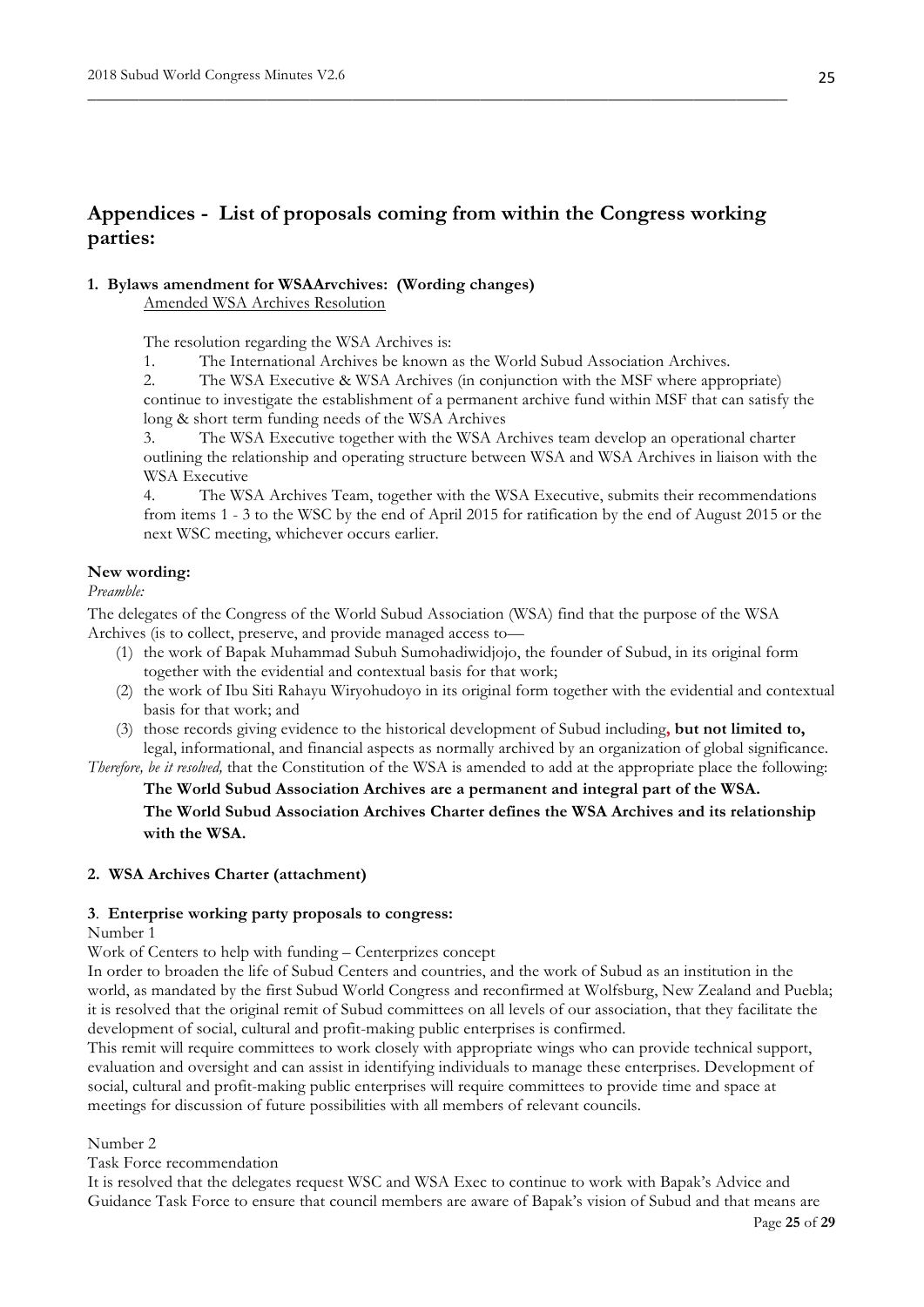provided at the Kalimantan World Congress to review and receive better ways to fulfil the wider aims Bapak had for Subud.

\_\_\_\_\_\_\_\_\_\_\_\_\_\_\_\_\_\_\_\_\_\_\_\_\_\_\_\_\_\_\_\_\_\_\_\_\_\_\_\_\_\_\_\_\_\_\_\_\_\_\_\_\_\_\_\_\_\_\_\_\_\_\_\_\_\_\_\_\_\_\_\_\_\_\_\_\_\_\_\_\_\_

#### **4. Subud Centers proposal to Congress:**

# **Big Center proposal from Colombia converted to a Sub-committee coordinator for centers like Amanecer**

Subud Colombia agreed to rephrase their proposal to read as follows:

It is a recommendation to the next Executive Team to designate one person to be a coordinator to be responsible to look after the Subud Centers, right now Amanecer and the Gran Salon where in the relationship the WSA has a responsibility and to come to a proposal to form a committee or sub-committee along the way if it is deemed necessary; that is, if there is a lot of intense work and therefore a need to have a committee or subcommittee that it be brought to the next world Congress. BUT to have one person responsible to take care of the Subud Center at this time.

#### **5. 1 Good Governance within WSA**

 

Organization Proposal on selection of new officers and Congress site for 2022-2026 term of office WSA Organization Working Group Proposal Nomination & Election Procedure for WSA Chair & WSA Executive Chair Positions, Selection of World Congress Venue, Fostering Greater Cohesion Among Delegates and Selection of Youth Zone Representatives 2018 World Congress Freiberg, Germany

#### **Background**

The World Subud Association (WSA) Organization Working Group ("Working Group") found that the "Nomination & Election Procedures for WSA Chair and WSA Executive Chair Positions," as adopted by the delegates of the 2014 World Congress,<sup>1</sup> were not followed precisely during the selection of those positions for the coming term.

In short, the cited procedures set forth three main steps in the selection process: Communication, Nomination, and Election. The 2018 nomination and election procedures deviated in two of the three main steps as follows:

- **Communication:** CVs were not shared. WSA Executive Committee provided a short summary for most candidates and nothing for a couple of candidates.
- **Election:** Although the 2014 World Congress established procedures requiring the Delegates to base their votes on information presented and on testing, little or no information was presented for the Delegates to consider, necessitating reliance solely on testing by the International Helpers.

The Working Group found that the WSA Executive Committee provided insufficient information on the proposed venues for consideration of the next World Congress, necessitating reliance solely on testing by the International Helpers.

The Working Group found that, as the Congress progressed and Delegates got to know one another, the work of the Delegates progressed more efficiently and harmoniously.

The Working Group explored a vision of the future where the Delegates, fully prepared and paying close attention to their inner guidance, would come to a correct decision on matters normally deferred to testing by the International Helpers. They felt that greater Delegate participation in the decision-making process would provide a training to bring us closer to this vision of full Delegate participation in critical decisions of the WSA. The Working Group heard from a number of KCs that the process and procedures for testing Youth Zone Representatives lacked clarity and organization.

# **5.2. World Subud Association - Vision of Subud 2025 – 100 years of Latihan in the world This workshop dealt with the goo**

Hanafi Fraval presented the ROADMAP paper prepared by the group of experts consulted during the "Listening" trip to California with Ismanah and Hilaria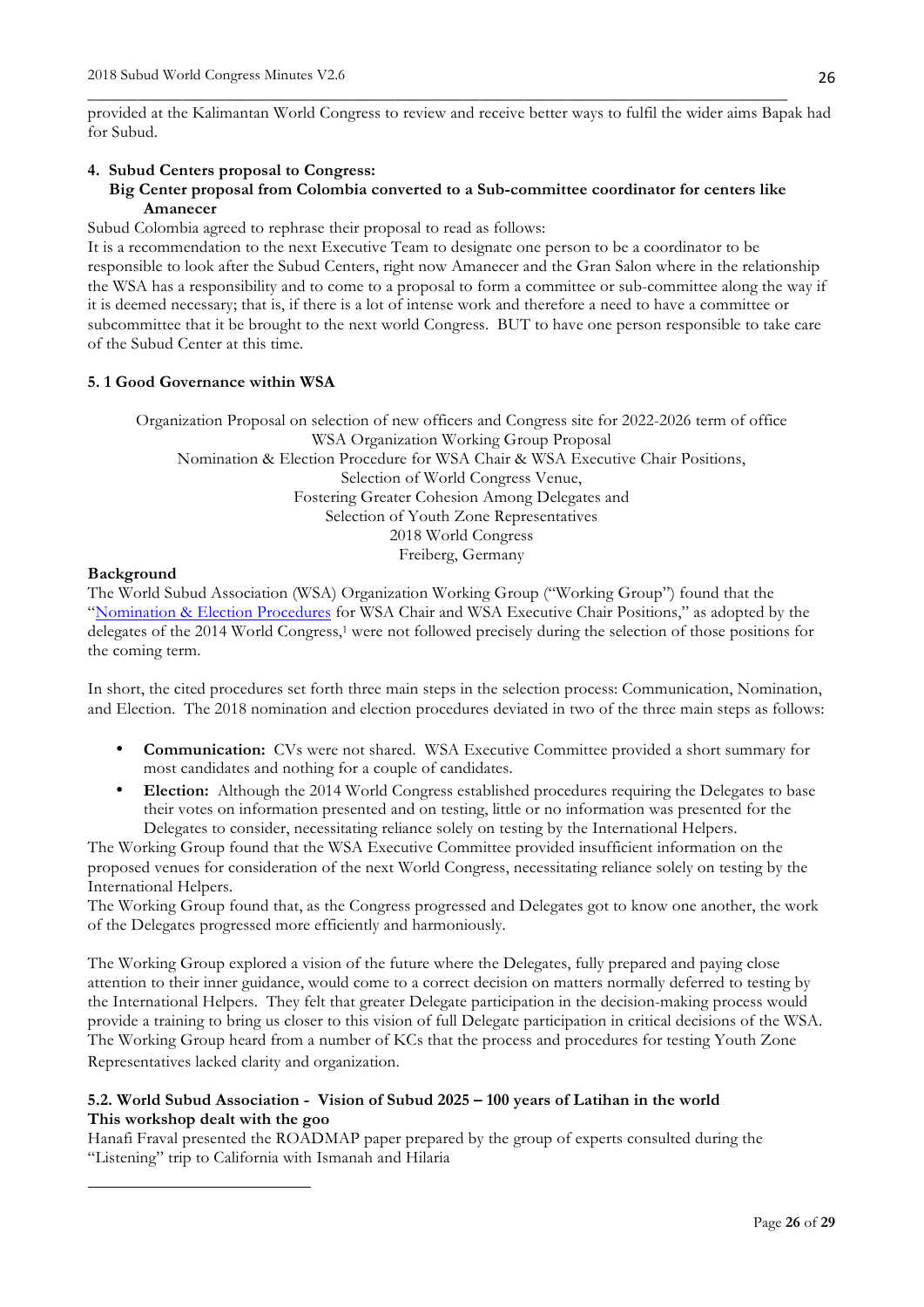#### Subud professionals would follow through on their expert advice by:

- 10. continuing to work with the Executive team and WSC oversight in between congresses,
- 11. a seamless handover process from one world council to the next,
- 12. creating a standing panel of experts to support the Executive office in specific subject areas,

\_\_\_\_\_\_\_\_\_\_\_\_\_\_\_\_\_\_\_\_\_\_\_\_\_\_\_\_\_\_\_\_\_\_\_\_\_\_\_\_\_\_\_\_\_\_\_\_\_\_\_\_\_\_\_\_\_\_\_\_\_\_\_\_\_\_\_\_\_\_\_\_\_\_\_\_\_\_\_\_\_\_

- 13. including specialist and coordinators,
- 14. continuing the work of the Subud 2025 advisory working group after 2018 congress through the Executive office in coordination with entire WSA team,
- 15. using best practices in operation of organization to include training and education for appointed members using the concept of a dewan to insure helper/committee cooperation,
- 16. focusing on talent ID and outreach matching job requirements with individual skills and experience
- 17. using the best available tools for communication and project management making all communications available in at least the following languages: English, Spanish, French, Bahasa Indonesia, and Russian,
- 18. using paid professionals where appropriate.

The workshops on this topic first used testing about the inner approach we would need to implement a new process to fund the future. The feeling from those in the workshop was that there needed to be much more communication and that the whole process should express the views of the grass roots. Communication was seen as the key element needed to make a difference in the members' understanding of the needs of WSA.

- 5. There might be a recommendation that would come out of this to have a Director of Communication if the budget would allow
- 6. IT professionals meeting at congress could be developing the way to communicate in a safe and secure system to implement fundraising with the help of IT coordinator Sebastian Medina.
- 7. Big Fish project was presented: Idea to have many small fish/donations swim together to create one Big fish/donation. So all small contributions welcomed and put together in one large pot.
- 8. Have a pool of experts that could advise the new team in areas that they may not be strong in using the past chairs and executive chairs of our organization as resources to help. There are many past members of committees who have experience and expertise on how things have been done and need to be done to implement growth.

A recommendation was made that a pool of experts would be created and made available to WSA Executive for them to refer to when needed in various areas of management.

**6. SYAI** - it was recommended that following on the approved proposal of the new structure for the Youth Activities sub committee that the representatives from each zone be tested within the zones rather than at the Congress. That for the future appointment of the youth zone representatives be selected from within each zone during their zonal annual meetings.

**7. Mental Illness**: That a working party be set up to help the understanding of what is meant by mental illness. The work of this group should aim to develop and disseminate guidelines to assist with the recognition of and response to serious mental illness in applicants and as to temporary crisis situation in Subud members within the context of the advice and guidance of Bapak and Ibu Rahayu.

## **8. Inclusion Policy and Procedure Recommendation Policy**

#### **Delegates of the 2018 World Congress of the WSA adopt the following policy:**

**World Subud Association (WSA)** does not discriminate against any individual on the basis of race, color, religion, sex, sexual orientation, gender identity, national origin, age, disability, genetic information, or parental status, nor does it condone any such discrimination by any of its members. WSA is committed to diversity and inclusion and affirms that each member of the worldwide Subud community (Subud) has the right to participate in, benefit from, and contribute to all activities, programs, and services of Subud with dignity and respect. WSA affirms its obligation to ensure that it maintains an environment that is free from sexual harassment.

#### **PROCEDURE/Recommendation to countries**

**Delegates of the 2018 World Congress of the WSA recommend that the incoming WSA Executive Committee establish procedures that**─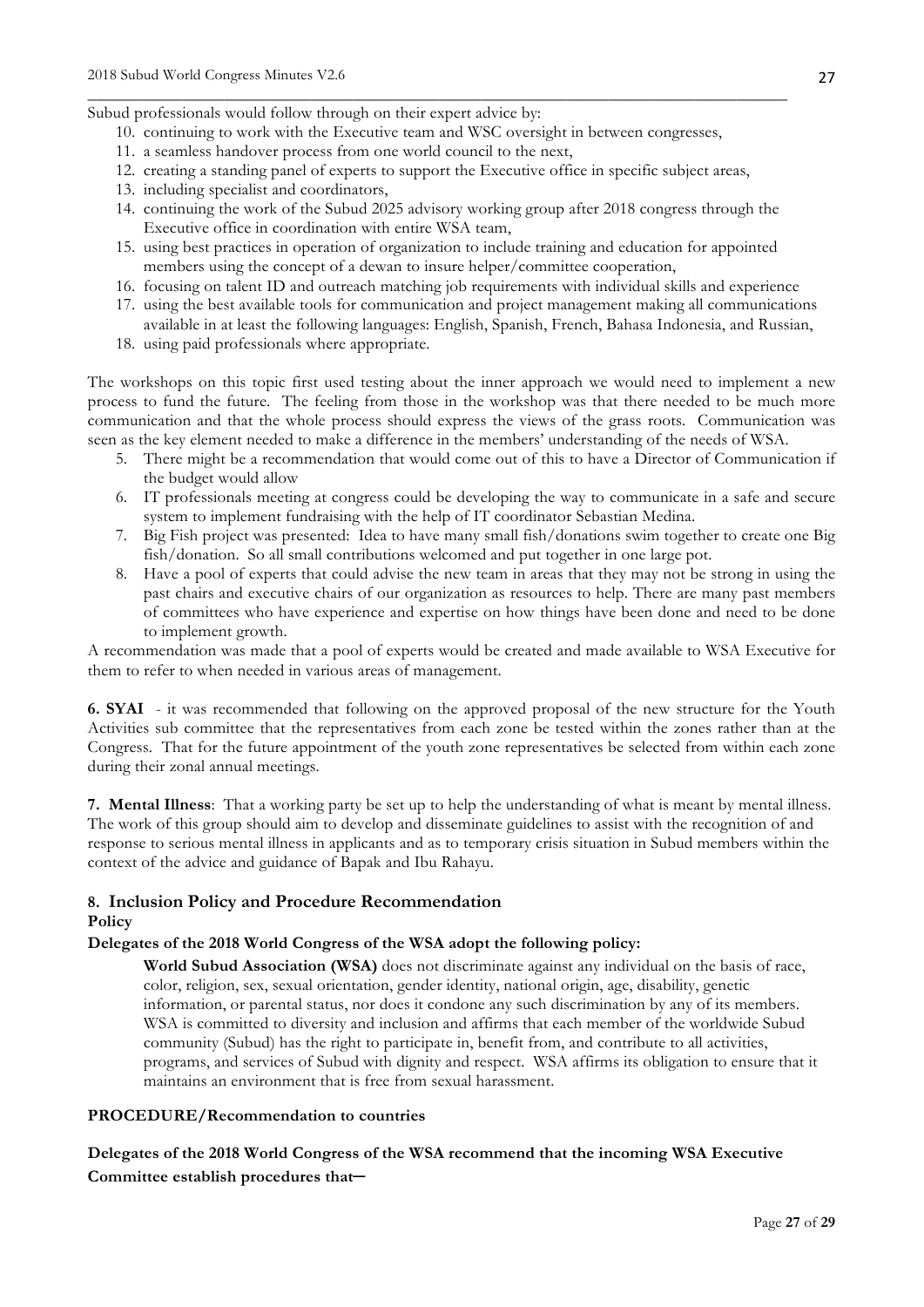1. ensure that all members can do latihan in an environment that is safe and comfortable for them;

\_\_\_\_\_\_\_\_\_\_\_\_\_\_\_\_\_\_\_\_\_\_\_\_\_\_\_\_\_\_\_\_\_\_\_\_\_\_\_\_\_\_\_\_\_\_\_\_\_\_\_\_\_\_\_\_\_\_\_\_\_\_\_\_\_\_\_\_\_\_\_\_\_\_\_\_\_\_\_\_\_\_

- 2. respect all members' gender identity and gender expression by honoring their right to be identified and addressed by their chosen name and pronouns;
- 3. prohibit the exclusion of members based on their gender identity or gender expression and endeavors to provide members with the opportunity to participate in latihan in a manner consistent with their gender identity;
- 4. advise members to work with helpers in their own groups to identify in which latihan they will participate, in accordance with this policy;
- 5. advise Subud groups to work toward providing all members with access to facilities that best align with their gender identity;
- 6. identify a specialized committee from within Subud to advise the association and develop a public resource detailing best practices for creating and implementing inclusive and gender affirming policies and practices for all members and at all levels of Subud; if no such committee can be identified within Subud, WSA will hire an external consulting group to carry out these tasks; and
- 7. create a working group of Subud members dedicated to institutionalizing and continuing to develop the best practices identified by the specialized committee or consultants at all levels of Subud, which working group shall include members of Lesbian, Gay, Bisexual, Transgender, Queer, or Questioning (LGBTQ+) communities to ensure their voices, experiences, and opinions are central components of these endeavors and may also include heterosexual and/or cisgender allies.

## **Explanation**

Members of Subud deserve a safe, comfortable, respectful, and inclusive environment where and when they do latihan. To ensure this type of environment, all members should acknowledge and accept their religious identification and practices, their cultural backgrounds and cultural differences, and their gender identity and gender expression.

The policy and recommended procedures recognize that members come from different religious backgrounds and that everyone doing latihan deserves to have their religious beliefs respected and honored as part of who they are. In the latihan, we are free of any religious rules. People of different religious backgrounds, if they so choose, may ask to receive the reality of their religion or their religious beliefs in general.

The policy and recommended procedures are intended to make clear that WSA believes that all people are equal and that cultural background or cultural status does not change the ability of a person to worship in the latihan or to perform any job for the association. When a conflict arises within the membership reflecting discrimination, meetings should be organized to try and solve this dilemma.

The policy and recommended procedures seek to address the discomfort and inequities that some members, including intersex, transgender, and gender nonconforming members, confront as they attempt to navigate through the gender binary model of Subud.

# **For purposes of this policy, recommended procedures, and the explanation, following defines terms associated with gender identity:**

- Gender refers to the socially constructed roles, behaviors, activities, and attributes that a given society attaches to femininity or masculinity.
- Gender Binary refers to the social construction of a gender dichotomy between masculinity and femininity. The gender binary often ignores or denigrates alternate gender constructions.
- Gender Expression refers to the manner in which persons represent or express gender to others, often through behavior, clothing, hairstyles, activities, voice, or mannerisms.
- Gender Identity refers to a person's deeply held sense or knowledge of their own gender.
- Gender Nonconforming is a term for persons whose gender expression differs from stereotypical expectation. This includes persons who identify outside traditional gender categories or identify as both genders.
- Sex refers to a person's biology at birth and is generally categorized as male, female, or intersex.
- Intersex is an adjective describing persons born with a combination of physical, hormonal, or chromosomal features that distinguish male and female anatomy.